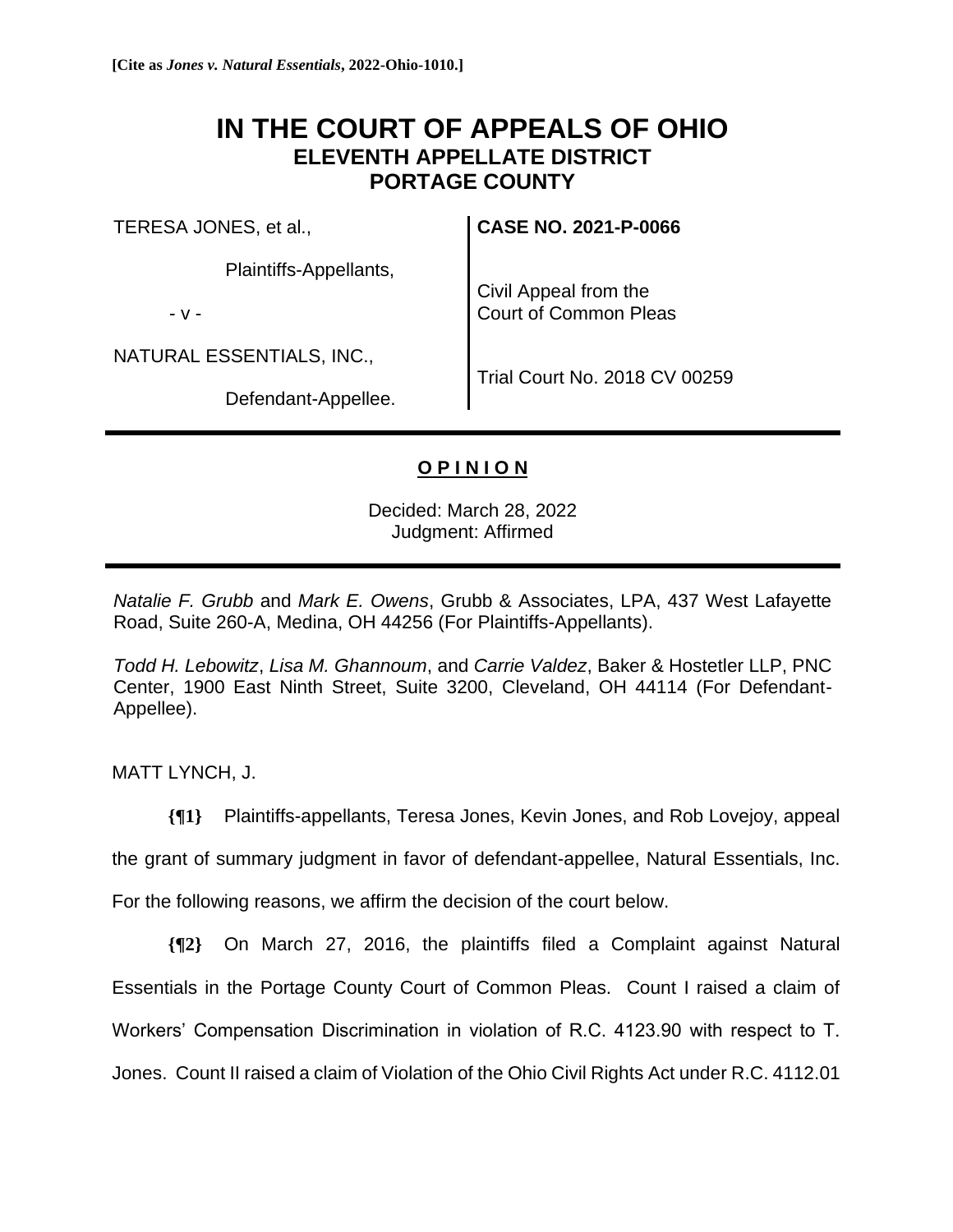*et seq.* with respect to all plaintiffs. Count III raised a claim of Violation of Ohio Public Policy with respect to all plaintiffs. Count IV raised a claim of Creation of Hostile Work Environment Based on Disability and Relationship to Person with Disability in violation of R.C. 4112.02(A) and 4112.99.

**{¶3}** On May 22, 2020, plaintiffs filed an Amended Complaint.

**{¶4}** On August 28, 2020, the Defendant's Answer was filed.

**{¶5}** On March 19, 2021, the plaintiffs filed a Motion for Summary Judgment as to Liability and Natural Essentials filed a Motion for Summary Judgment.

**{¶6}** On April 16, 2021, the plaintiffs filed their Response in Opposition to Defendant's Motion for Summary Judgment and Natural Essentials filed its Opposition to Plaintiffs' Motion for Summary Judgment.

**{¶7}** On April 23, 2021, the plaintiffs filed a Reply in Support of Plaintiffs' Motion for Summary Judgment as to Liability and Natural Essentials filed a Reply in Support of its Motion for Summary Judgment.

**{¶8}** On April 27, 2021, the plaintiffs filed an *Amended as to Page Limit* Reply in Support of Plaintiffs' Motion for Summary Judgment and Natural Essentials filed an *Amended as to Page Limit* Reply in Support of its Motion for Summary Judgment.

**{¶9}** The following relevant evidence was before the trial court:

**{¶10}** Natural Essentials is a manufacturer and distributor of specialty consumer products, such as hand sanitizer, located in Streetsboro, Ohio. Gary Pellegrino, Sr. is both the owner and president of the company. Teresa Jones, Kevin Jones (her son), and Robert Lovejoy (her boyfriend) were hired by Natural Essentials in August 2013 and terminated in September of the same year.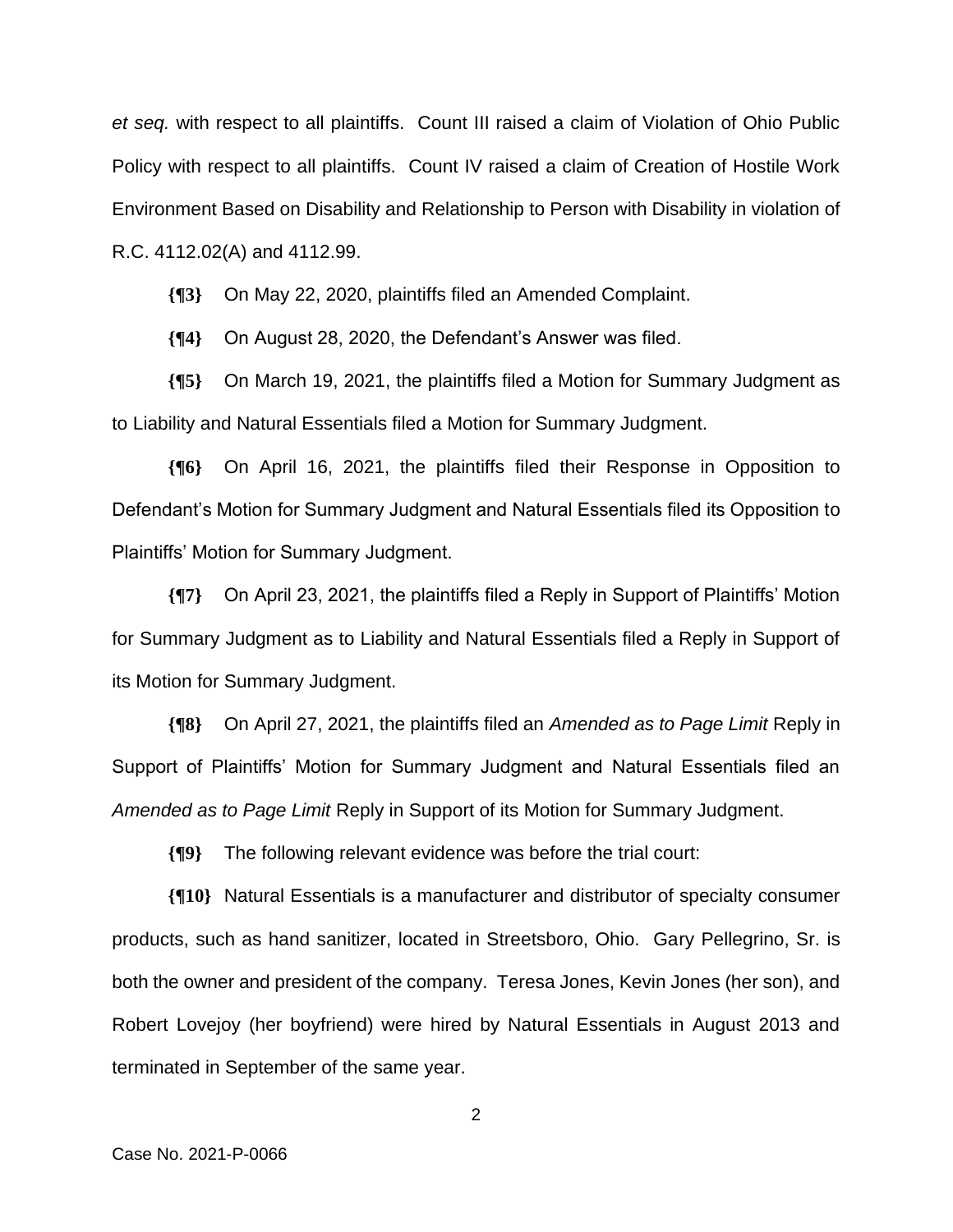**{¶11}** Teresa Jones started working at Natural Essentials on August 17, 2013, as a picker/packer, i.e., she filled orders by gathering and packaging products from the warehouse. She was hired to work weekends. T. Jones had another job as a glass inspector at VisiMax working Monday through Friday.

**{¶12}** The duration of T. Jones' employment at Natural Essentials comprised five weekends from her start date on August 17 (Saturday), until her termination date on September 16 (Monday). On the weekend of August 17-18, she worked Saturday and Sunday. On the weekend of August 24-25, she worked Saturday but not Sunday for reasons she could not recall. On the weekend of August 31-September 1, she worked a half of a day on Saturday and did not work Sunday because of a wedding. On the weekends of September 7-8 and September 14-15, she worked both Saturdays and Sundays.

**{¶13}** K. Jones' employment at Natural Essentials mirrored that of T. Jones' employment, except that he started work on the weekend of August 10-11.

**{¶14}** T. Jones testified that when she and K. Jones would be absent from work, she advised their supervisor, Faith Owens, in advance and obtained her approval for the missed work. According to Owens, she would acknowledge that the Joneses were missing work and notify the appropriate persons, but she did not approve the absences.

**{¶15}** On September 14 (Saturday), the Joneses requested the following weekend off to host a tattoo party. After their shifts had ended, Owens spoke with Pellegrino and advised that the Joneses would not be working the weekend of September 21-22. Pellegrino decided to terminate them for excessive absences. Pellegrino testified that the Joneses were still probationary employees and not entitled to time off. Moreover,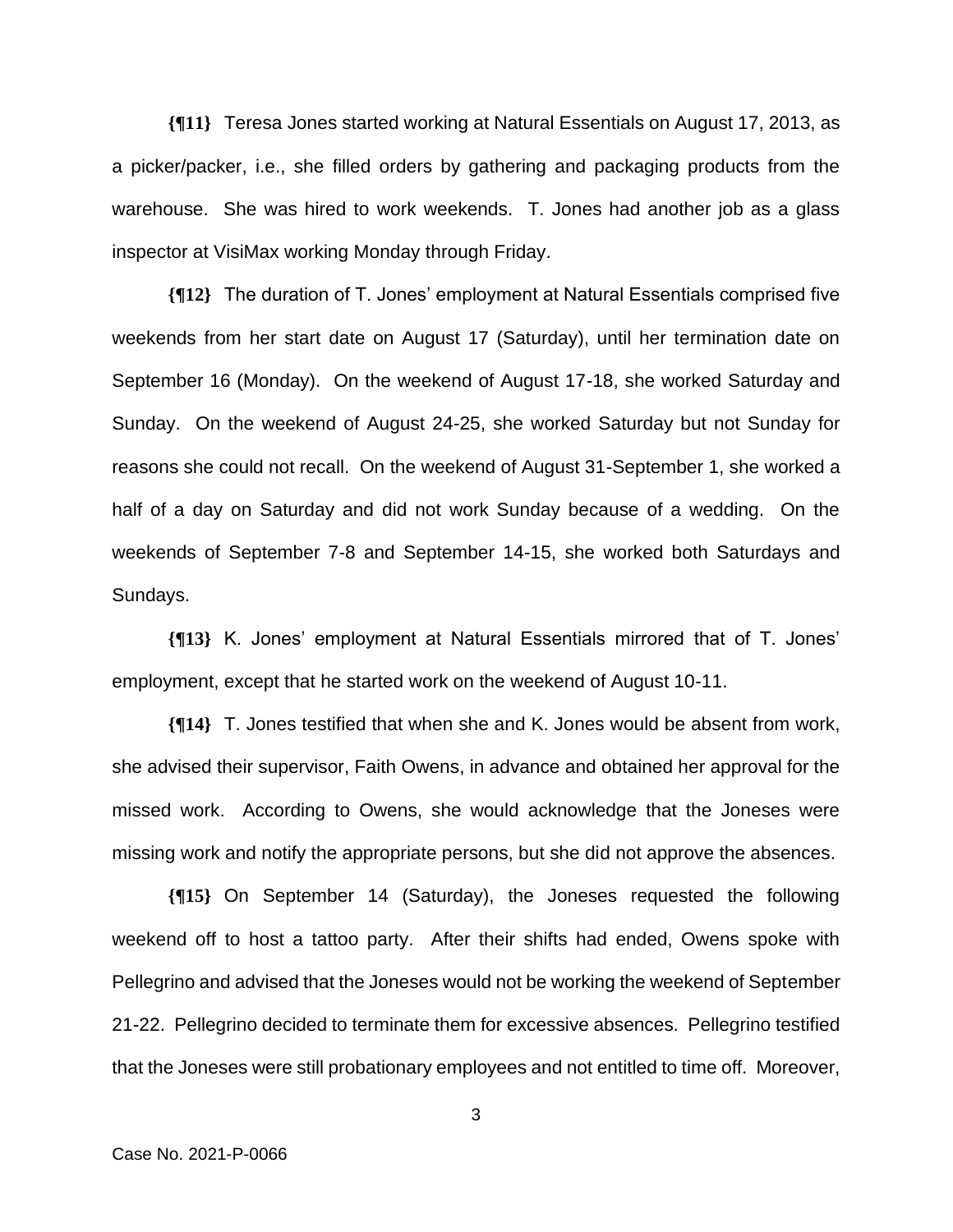requests for time off were supposed to be in writing. Pellegrino testified that he wanted them terminated on Sunday and had them removed from the company payroll. As a shift supervisor, however, Owens did not have authority to terminate employees. Director of operations, Chad Dierckman, would execute the terminations but would not be at work until September 16 (Monday).

**{¶16}** The Joneses worked their usual shift on September 15 (Sunday). During a morning break, T. Jones was smoking outside when she tripped and fell trying to avoid a bee. She reported the incident to Owens and wrote out the following statement: "While outside bees were chasing me. I ran from being stung and fell on my back in parking lot. Witnesses. Betty, Lisa, Kevin". Among the witnesses, Betty Clap testified that, after the fall, T. Jones returned to work. Lisa Davis testified that T. Jones said she was "fine" and returned to work. Kelly Porter testified that T. Jones said "that hurts" and returned to work. K. Jones testified that his mother was in severe pain and that he had to help her to get up and complete tasks for the rest of the day. T. Jones claimed that she was in extreme pain as a result of the fall but completed her shift and did not ask for medical attention. Owens reported to Pellegrino that T. Jones had fallen but that it was "no big deal."

**{¶17}** On September 16 (Monday), Owens advised Dierckman that Pellegrino wanted the Joneses terminated. After T. Jones had finished working at VisiMax that day, Dierckman called her and told her that she and K. Jones were fired, that Natural Essentials was "cutting ties" with them according to T. Jones.

**{¶18}** On September 17 (Tuesday), T. Jones sought medical attention and initiated a workers' compensation claim.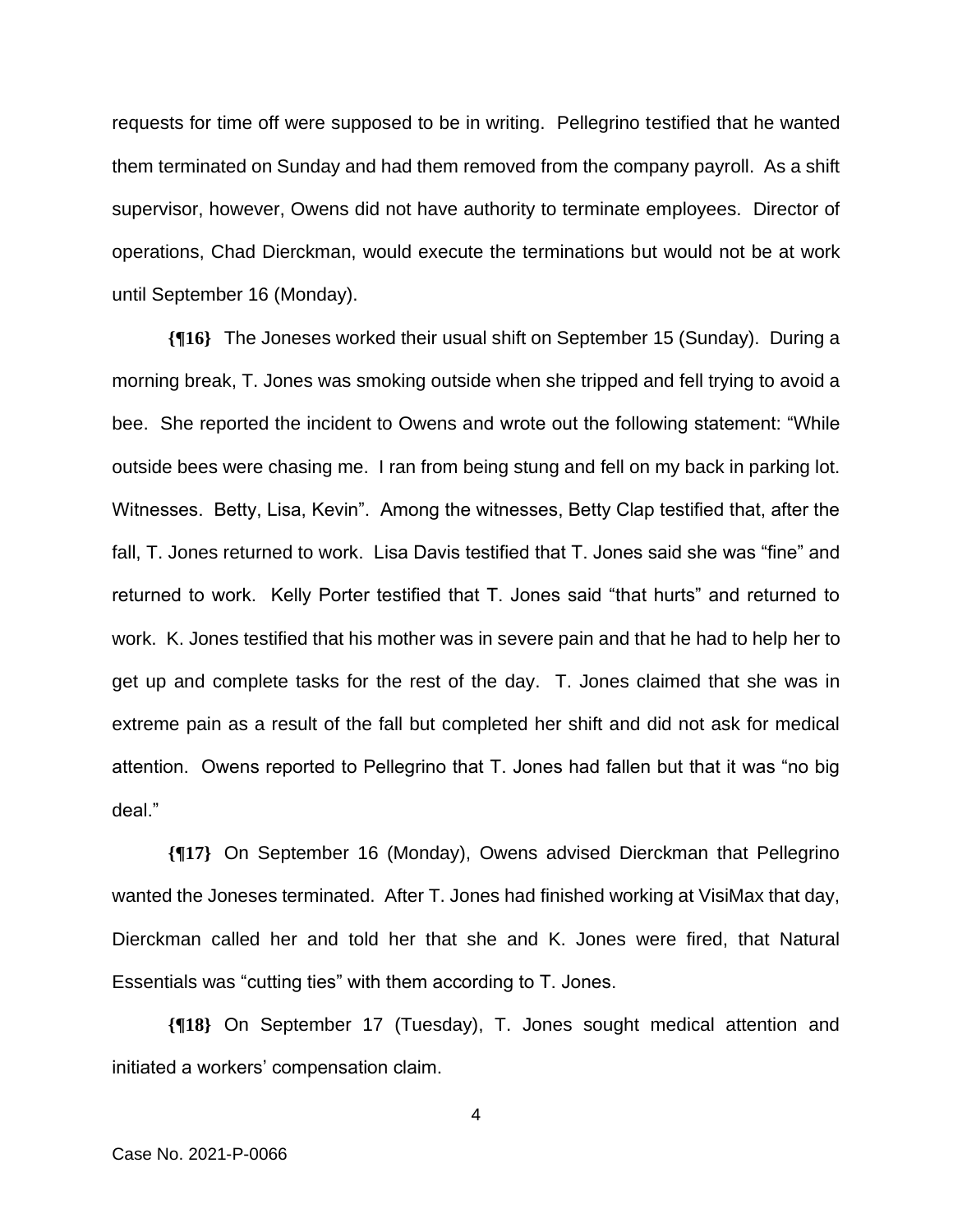**{¶19}** Robert Lovejoy began work at Natural Essentials on August 26, 2013. He worked Monday through Friday in the shipping department operating a tow motor.

**{¶20}** On September 16 (Monday), Lovejoy borrowed a fellow employee, Alice Worman's, cellphone to text T. Jones during his lunchbreak. Worman noticed the content of the messages and showed them to her supervisor, Karen Collins. Collins advised Worman to show the messages to Owens and the shipping and receiving manager, Mike Edwards. Worman described the content of the messages in a written statement as follows: "Theresa [sic] Jones was telling Robert Lovejoy about running from a bee on Sunday Sept. 15, 2013 and then falling. He (Robert Lovejoy) told Theresa that she should sue and that neither one of them would have to work anymore. Theresa said she should go to the doctor's and give the f---ing bill to the asshole. Theresa asked Rob to see if there are any cameras on the parking lot. He told her that [there] were and that [Pellegrino] Sr. is responsible for anything that happens on his property. He said she should go to the doctor's if she is so sore."

**{¶21}** Edwards decided to terminate Lovejoy after discussing the matter with Dierckman. According to Edwards, the reasons for terminating Lovejoy were "his job performance, his attitude and the fact that he was stealing company time" by "using another employee's cellphone while he was on the clock." More specifically, Lovejoy repeatedly stocked items in the wrong location, was not as proficient on a tow motor as he claimed to be, and sent a text message to T. Jones in which he urged her to sue the company and called him an "asshole." According to Dierckman, Pellegrino made the decision to terminate Lovejoy: "Gary, Sr. made the decision based on performance in the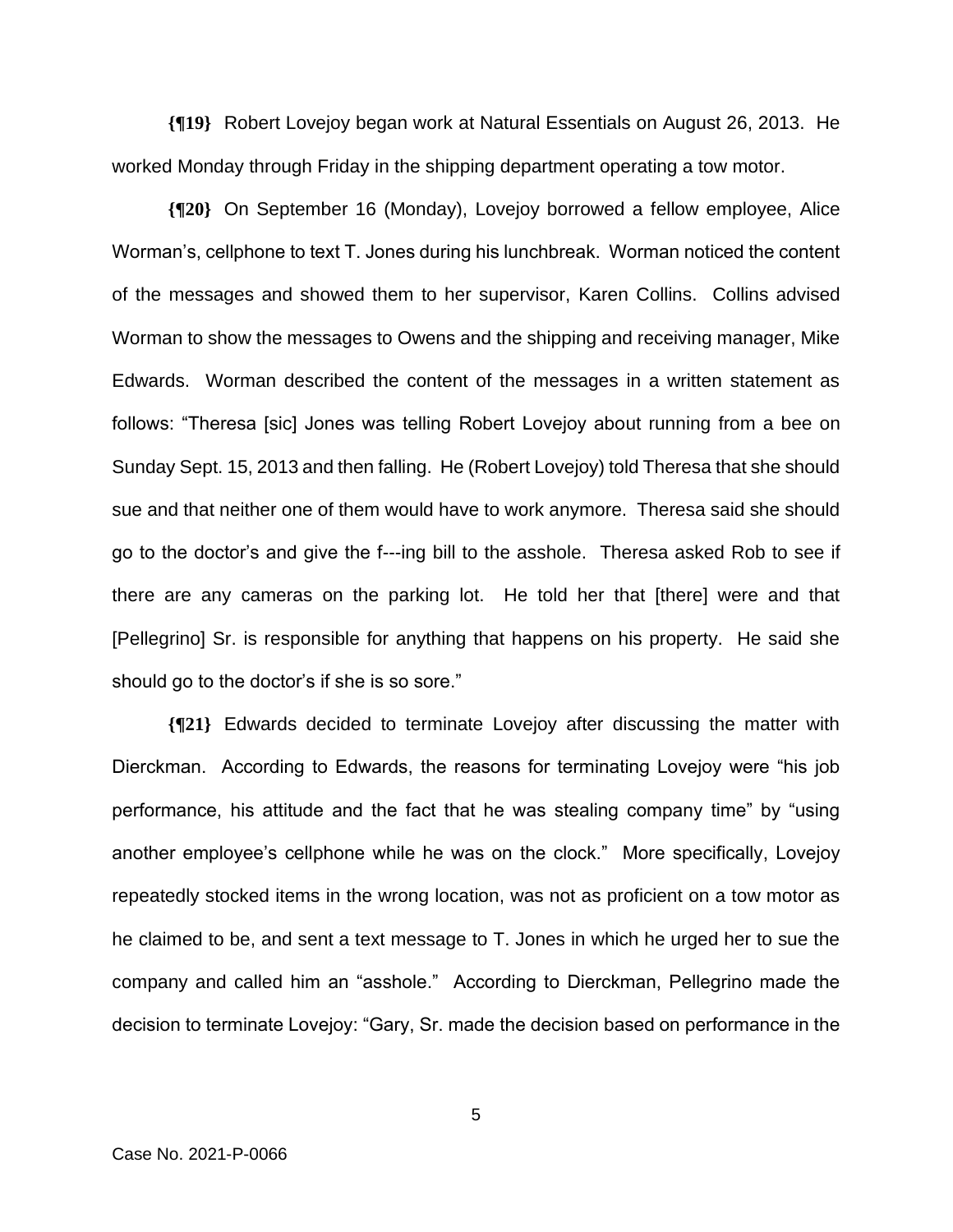past, text messaging during work hours. Actually, the final straw was the content [of the messages]."

**{¶22}** Lovejoy's termination was communicated to him on the morning of September 17 (Tuesday). He requested a meeting with Pellegrino regarding his termination. Pellegrino asked him if he sent the text message to T. Jones and if he did so during working hours. Lovejoy responded affirmatively and Pellegrino confirmed that that was the reason for his termination.

**{¶23}** On May 25, 2021, the trial court granted Natural Essentials' Motion for Summary Judgment.

**{¶24}** On June 24, 2021, the plaintiffs filed a Notice of Appeal. On appeal, they raise the following assignments of error:

**{¶25}** "[1.] The Trial Court Erred in Requiring Appellants to Prove Elements of Their Claims on Summary Judgment Contrary to Civ.R. 56(C)."

**{¶26}** "[2.] The Trial Court Erred in Finding That Appellee is Entitled to Summary Judgment as to Count I for Workers' Compensation Retaliation Pursuant to R.C. §4123.90."

**{¶27}** "[3.] The Trial Court Erred in Finding That Appellee is Entitled to Summary Judgment as to Count II for Disability Discrimination against Appellant Teresa Jones and Associational Disability Discrimination against Appellants Kevin Jones and Robert Lovejoy."

**{¶28}** "[4.] The Trial Court Erred in Finding Appellee is Entitled to Summary Judgment as to Count III for Violation of Ohio Public Policy."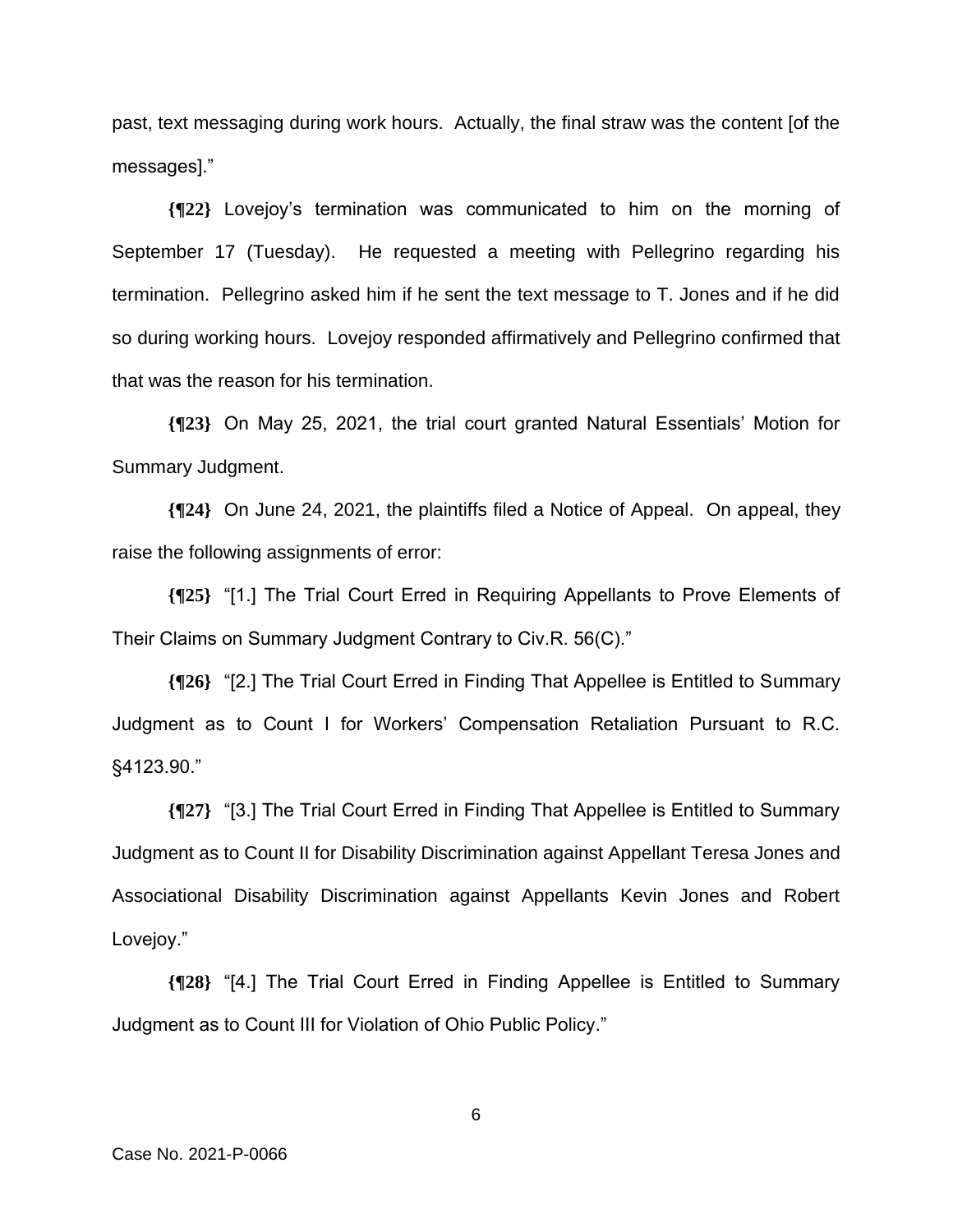**{¶29}** "[5.] The Trial Court Erred in Relying on Incompetent Deposition Testimony as to Legal Conclusions by Lay Witnesses."

**{¶30}** Summary judgment is appropriate when "there is no genuine issue as to any material fact and \* \* \* the moving party is entitled to judgment as a matter of law," i.e., when "reasonable minds can come to but one conclusion and that conclusion is adverse to the party against whom the motion for summary judgment is made, that party being entitled to have the evidence or stipulation construed most strongly in the party's favor." Civ.R. 56(C). An appellate court's "review of a summary-judgment ruling is de novo." *Fradette v. Gold*, 157 Ohio St.3d 13, 2019-Ohio-1959, 131 N.E.3d 12, ¶ 6.

**{¶31}** The fifth assignment of error will be addressed first as it challenges the evidence on which the merits of the summary judgment Motion was decided. The plaintiffs argue that, in the depositions relied upon by Natural Essentials, "Counsel for Appellee repeatedly asked Appellants questions of law and sought legal analysis from them, which is cited in Appellee's [Motion for Summary Judgment]." Appellants' Brief at 30; *Wheatley v. Marietta College*, 2016-Ohio-949, 48 N.E.3d 587, ¶ 83 (4th Dist.) ("[q]uestions of law are outside the realm of firsthand knowledge, and thus, a lay witness may not offer legal conclusions") (citation omitted). As examples of allegedly inappropriate questions calling for legal conclusions, the plaintiffs note the following: "Tell me all the reasons you believe Natural Essentials retaliated against you for filing a workers' compensation claim."; "Can you tell me all the ways that you believe Natural Essentials discriminated against you because of your alleged disability?"; and "Are you claiming that you were harassed by Natural Essentials?" Further, the plaintiffs claim that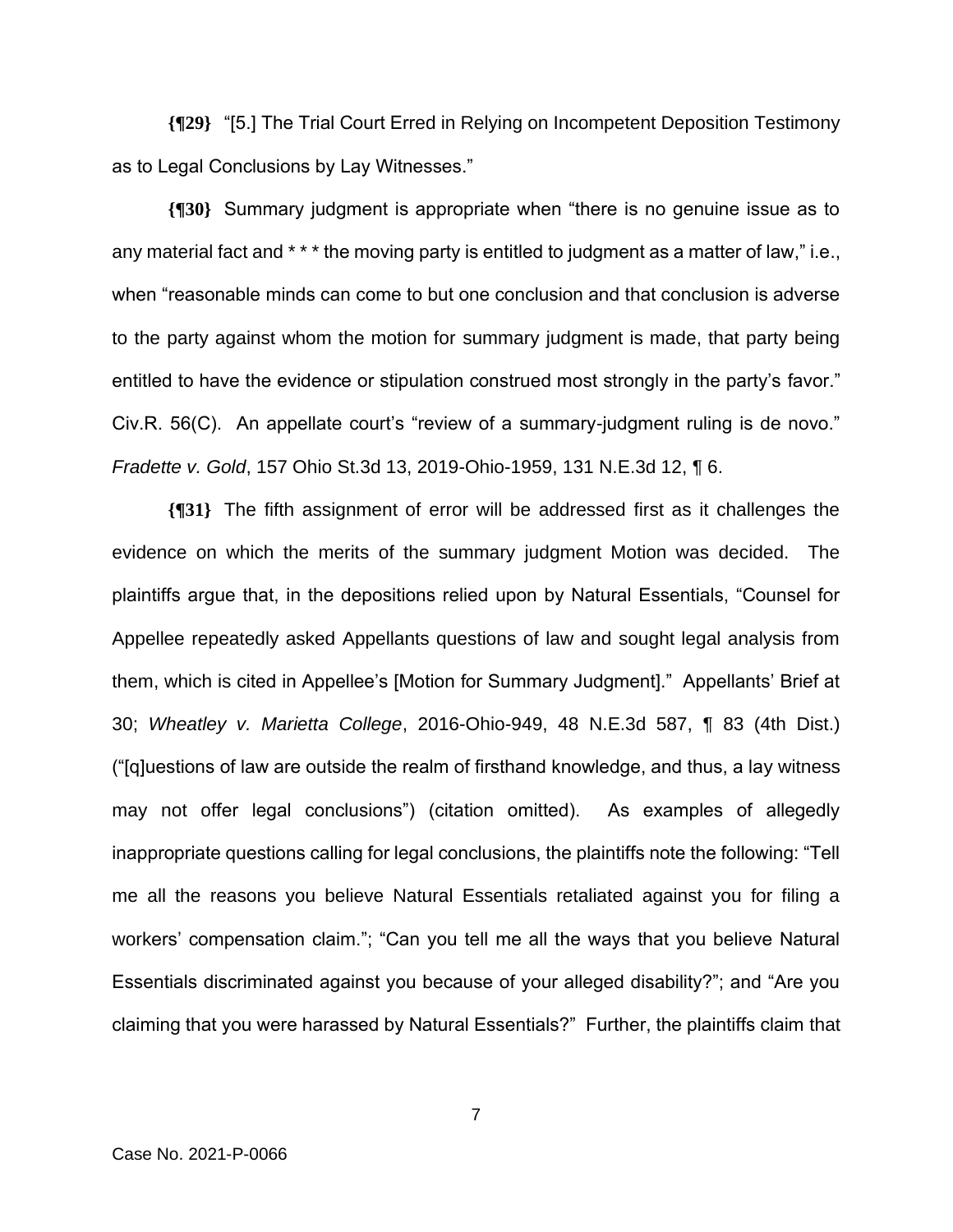Natural Essentials used the responses to these questions to support its Motion for Summary Judgment.

**{¶32}** We find no reversible error. The questions asked in deposition are equally capable of eliciting factual responses as well as legal conclusions. To the extent that deponents offered legal conclusions in their responses, we presume "the trial court did not consider any improper evidence in granting [the] motion for summary judgment." *DelleCurti v. Fetty*, 11th Dist. Trumbull No. 2017-T-0001, 2017-Ohio-7965, ¶ 18; *Stoll v. Gardner*, 182 Ohio App.3d 214, 2009-Ohio-1865, 912 N.E.2d 165, ¶ 24 (9th Dist.) ("[w]e will not presume that the trial court considered such improper evidence, \* \* \* unless the trial court specifically indicated that it did so when entering judgment in the case"); *State ex rel. Gil-Llamas v. Hardin*, 164 Ohio St.3d 364, 2021-Ohio-1508, 172 N.E.3d 998, ¶ 12 ("the court is presumed to have considered only relevant, material, and competent evidence"). Notably, the plaintiffs do not claim that the trial court adopted the deponents' fact responses as legal conclusions but, rather, they accuse Natural Essentials of doing so in its Motion for Summary Judgment. Moreover, even if the court did rely on such responses in granting summary judgment, such error would not necessarily require reversal in light of this court's de novo review of the propriety of summary judgment. *Fabian v. May*, 11th Dist. Trumbull No. 2020-T-0071, 2021-Ohio-2882, ¶ 24.

**{¶33}** The plaintiffs also argue under this assignment of error that it was error for "the Trial Court to rely on any of the deposition citations of [Natural Essentials] for Appellants' depositions, as the Record shows that certified and complete deposition transcripts were *never filed with the Trial Court by Appellee*." Appellants' brief at 32. "[B]efore a deposition may be considered as 'legally acceptable evidence for summary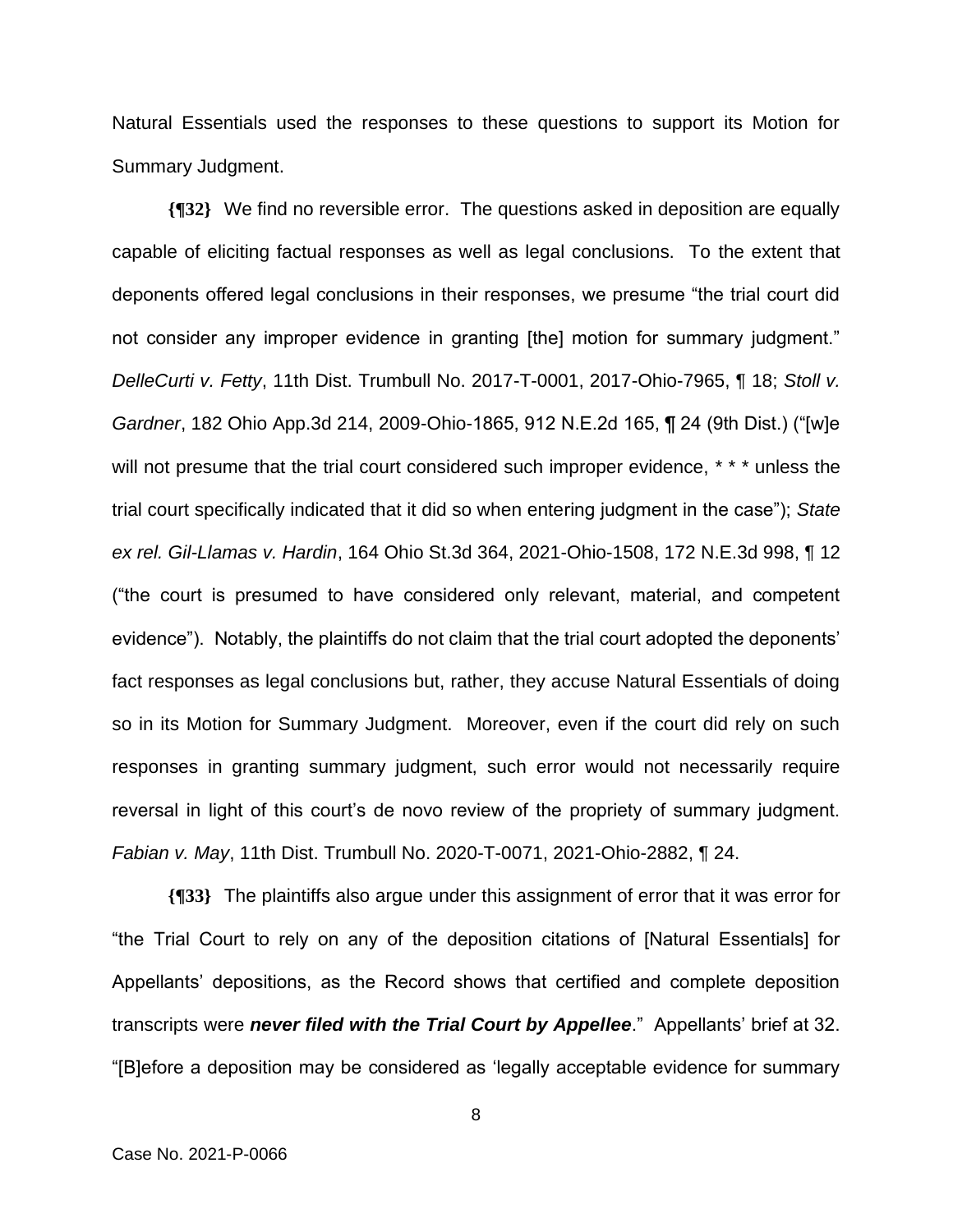judgment purposes,' (1) the deposition must be filed with the court or otherwise authenticated, (2) the deponent must sign the deposition or waive signature, and (3) there must be a certification by the officer before whom the deposition is taken." *Wholesale Builders Supply, Inc. v. Green-Source Dev., L.L.C.*, 8th Dist. Cuyahoga No. 99711, 2013- Ohio-5129, ¶ 9. In the present case, Natural Essentials attached partial copies of the plaintiffs' depositions to its Motion for Summary Judgment. The depositions in question were taken during the pendency of a prior lawsuit involving the same parties and similar claims. *See Jones v. Natural Essentials, Inc.*, Portage C.P. No. 2014 CV 00215, voluntarily dismissed pursuant to Civil Rule  $41(A)(1)(a)$  on January 20, 2015.<sup>1</sup>

**{¶34}** It is well established that, in the absence of a motion to strike or other objection, a trial court has discretion to consider materials in connection with a motion for summary judgment that do not conform to the requirements of Civil Rule 56. *Lewis Potts, Ltd. v. Zordich*, 11th Dist. Trumbull No. 2018-T-0028, 2018-Ohio-5341, ¶ 41 ("as no objection was made to the affidavit or attached document, the trial court was free to consider the improper summary judgment evidence"); *Millstone Condominiums Unit Owners Assn. v. 270 Main St.*, 11th Dist. Lake No. 2011-L-078, 2012-Ohio-2562, ¶ 62; *Bank of New York Mellon v. Fisher*, 8th Dist. Cuyahoga No. 108855, 2020-Ohio-4742, ¶ 19. Here, the plaintiffs neither moved to strike nor objected to the partial depositions. Accordingly, we find no error in the consideration of these documents in determining the merits of Natural Essentials' Motion for Summary Judgment.

<sup>1.</sup> The following depositions from Case No. 2014 CV 00 215 were filed in the present case: Pellegrino, Vol. II; Alice Worman; Michael Edwards; Karen Collins; and Faith Owens. Portions of the following depositions were proffered in support of Natural Essentials' Motion for Summary Judgment: Pellegrino, Vol. 1; Teresa Owens; Kevin Owens; Robert Lovejoy; Chad Dierckman; Lisa Davis; Kelly Porter; and Betty Clapp.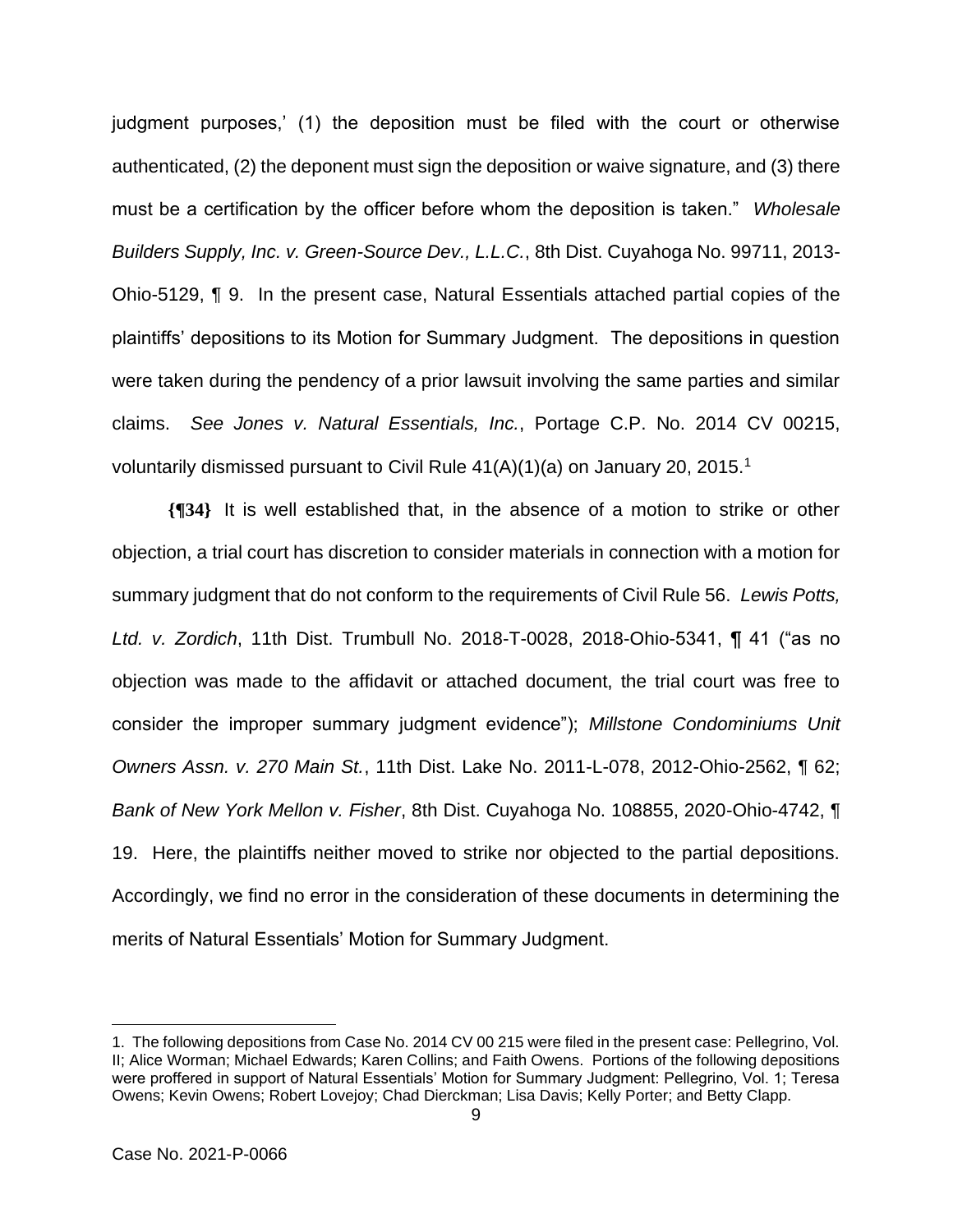**{¶35}** The fifth assignment of error is without merit.

**{¶36}** In the first assignment of error, the plaintiffs argue broadly that the trial court "erred by looking past the many genuine issues of material fact and even controlling legal authority and [by] requiring Appellants to prove elements of their claims on summary judgment contrary to Civ.R. 56(C)." Appellants' brief at 13. Apart from these claims the plaintiffs make no particular argument under this assignment of error and attempt to rectify the situation by citing parts of the factual record in their Reply Brief. Thus, the argument as here raised will be disregarded. Whether genuine issues of material fact existed to preclude summary judgment with respect to the plaintiffs' claims for retaliation, discrimination, and violation of public policy will be considered in the following assignments of error. App.R. 12(A)(2) ("[t]he court may disregard an assignment of error presented for review if the party raising it fails to identify in the record the error on which the assignment of error is based"); *Dressler v. Dressler*, 11th Dist. Portage No. 91-P-2312, 1992 WL 366998, \*1.

**{¶37}** The first assignment of error is without merit.

**{¶38}** In the second assignment of error, the plaintiffs claim the trial court erred by granting summary judgment as to their claim for workers' compensation retaliation pursuant to R.C. 4123.90.

**{¶39}** "No employer shall discharge, demote, reassign or take any punitive action against any employee because the employee filed a claim or instituted, pursued or testified in any proceedings under the workers' compensation act for an injury or occupational disease which occurred in the course of and arising out of his employment with that employer." R.C. 4123.90. "An employee presents a prima facie case for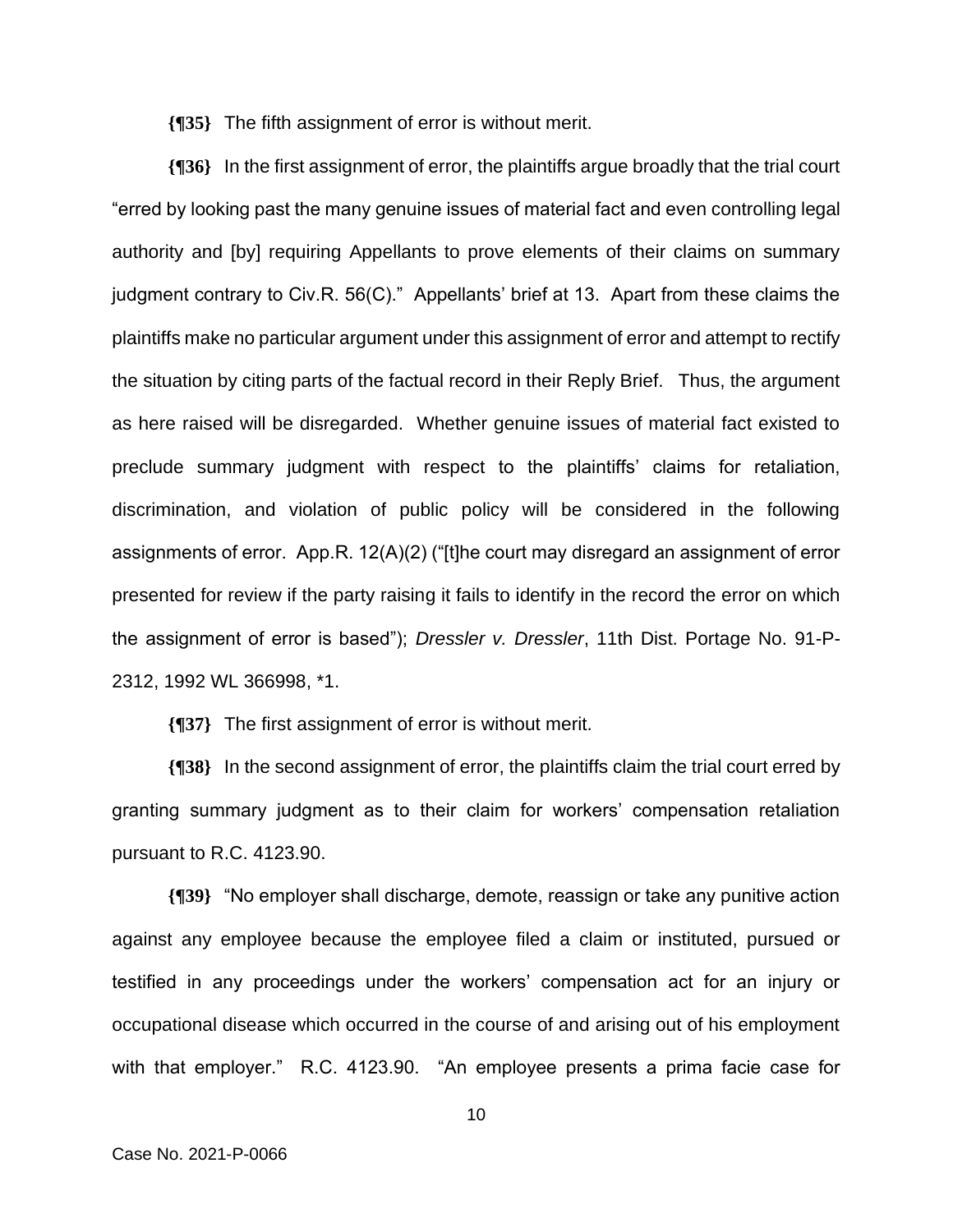retaliatory discharge under R.C. 4123.90 when he or she demonstrates the following: (1) he or she was injured on the job; (2) a worker's compensation claim had been filed; and (3) he or she was discharged in contravention of R.C. 4123.90." (Citation omitted.) *Adovasio v. Girard Community Commt.*, 11th Dist. Trumbull No. 2008-T-0027, 2008-Ohio-5016, ¶ 18.

**{¶40}** As noted by Natural Essentials, T. Jones' statutory retaliation claim pursuant to R.C. 4123.90 is barred by the fact that she was terminated before she filed her workers' compensation claim. "The language of R.C. 4123.90 is clear and unambiguous that an employee must have either filed a claim or initiated or pursued proceedings for workers' compensation benefits prior to being discharged for his employer to be liable under statute." *Bryant v. Dayton Casket Co.*, 69 Ohio St.2d 367, 433 N.E.2d 142 (1982), syllabus. Of course, as noted by the plaintiffs, "Ohio recognizes a common-law tort claim for wrongful discharge in violation of public policy when an injured employee suffers retaliatory employment action after injury on the job but before the employee files a workers' compensation claim or institutes or pursues a workers' compensation proceeding." *Sutton v. Tomco Machining, Inc.*, 129 Ohio St.3d 153, 2011- Ohio-2723, 950 N.E.2d 938, paragraph two of the syllabus. The violation of public policy claims will be considered under the fourth assignment of error.

**{¶41}** The second assignment of error is without merit.

**{¶42}** In the third assignment of error, the plaintiffs argue the trial court erred by granting summary judgment with respect to their claims for disability discrimination.

**{¶43}** It is unlawful in Ohio for an employer to discriminate against an employee on account of the employee's disability (formerly known as handicap discrimination). R.C.

$$
\mathbf{11} \\
$$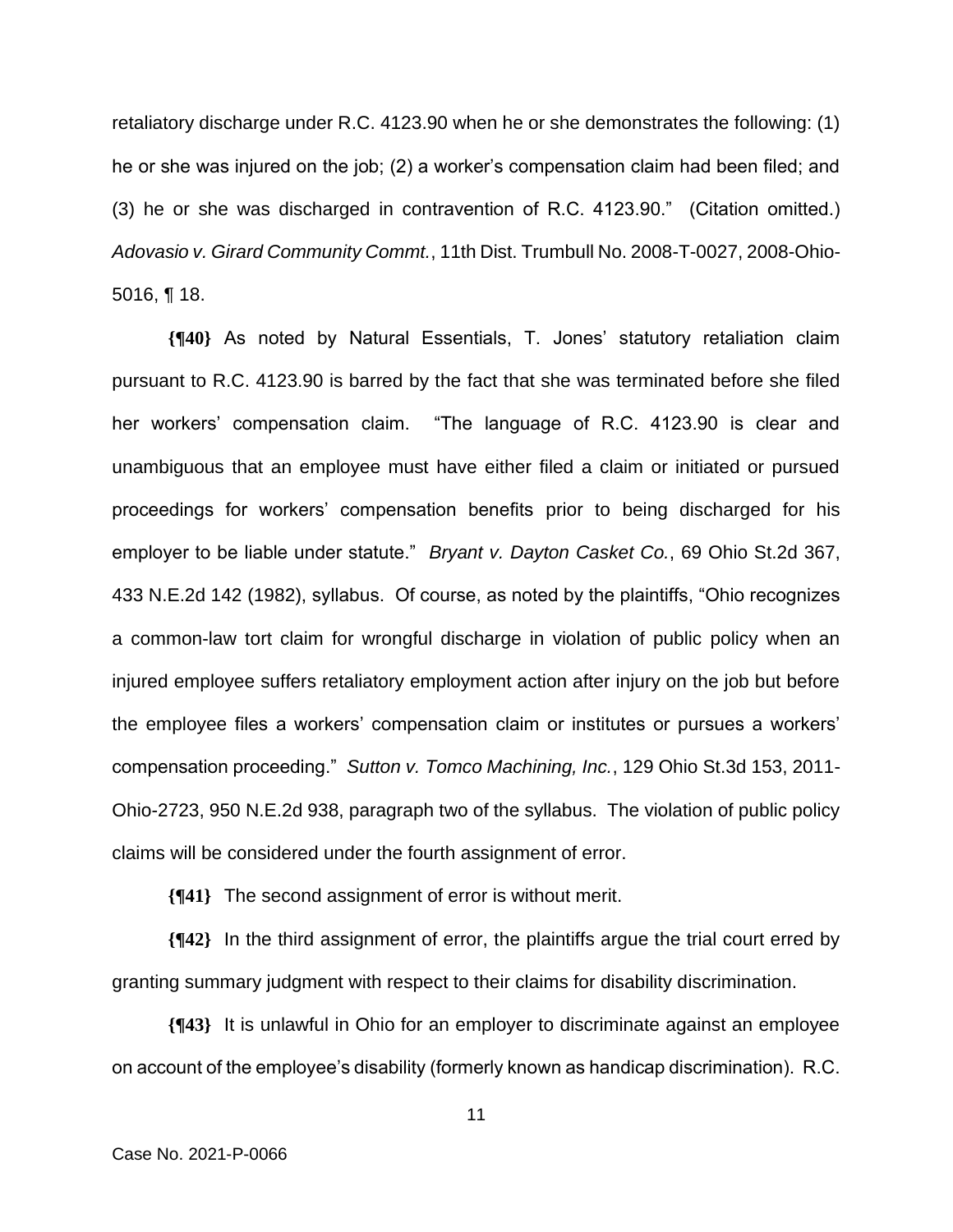4112.02(A) ("[i]t shall be an unlawful discriminatory practice \* \* \* [f]or any employer, because of \* \* \* disability \* \* \* to discharge without just cause \* \* \* that person"). Because of the similarity between the federal Americans with Disabilities Act and Ohio disability discrimination law, Ohio courts "can look to regulations and cases interpreting the federal Act for guidance in [their] interpretation of Ohio law." *Columbus Civ. Serv. Comm. v. McGlone*, 82 Ohio St.3d 569, 573, 697 N.E.2d 204 (1998).

**{¶44}** "To establish a prima facie case of disability discrimination, the plaintiff must demonstrate (1) that she is disabled, (2) that an adverse employment action was taken by an employer, at least in part, because of the disability, and (3) that the plaintiff, though disabled, can safely and substantially perform the essential functions of the job in question." *Allen v. totes/Isotoner Corp.*, 123 Ohio St.3d 216, 2009-Ohio-4231, 915 N.E.2d 622, ¶ 47. "'Disability' means a physical or mental impairment that substantially limits one or more major life activities, including the functions of caring for one's self, performing manual tasks, walking, seeing, hearing, speaking, breathing, learning, and working; a record of a physical or mental impairment; or being regarded as having a physical or mental impairment." R.C. 4112.01(A)(13).

**{¶45}** Summary judgment was appropriately granted on the plaintiffs' disability discrimination claim because they failed to raise a genuine issue of material fact as to whether Natural Essentials terminated T. Jones, "at least in part, because of [her] disability" and/or whether Natural Essentials regarded her as having a physical impairment. Stated otherwise, there is no evidence that Natural Essentials knew or should have had reason to know that T. Jones was even injured much less substantially impaired as a result of the fall. *Cady v. Remington Arms Co.*, 665 Fed.Appx. 413, 417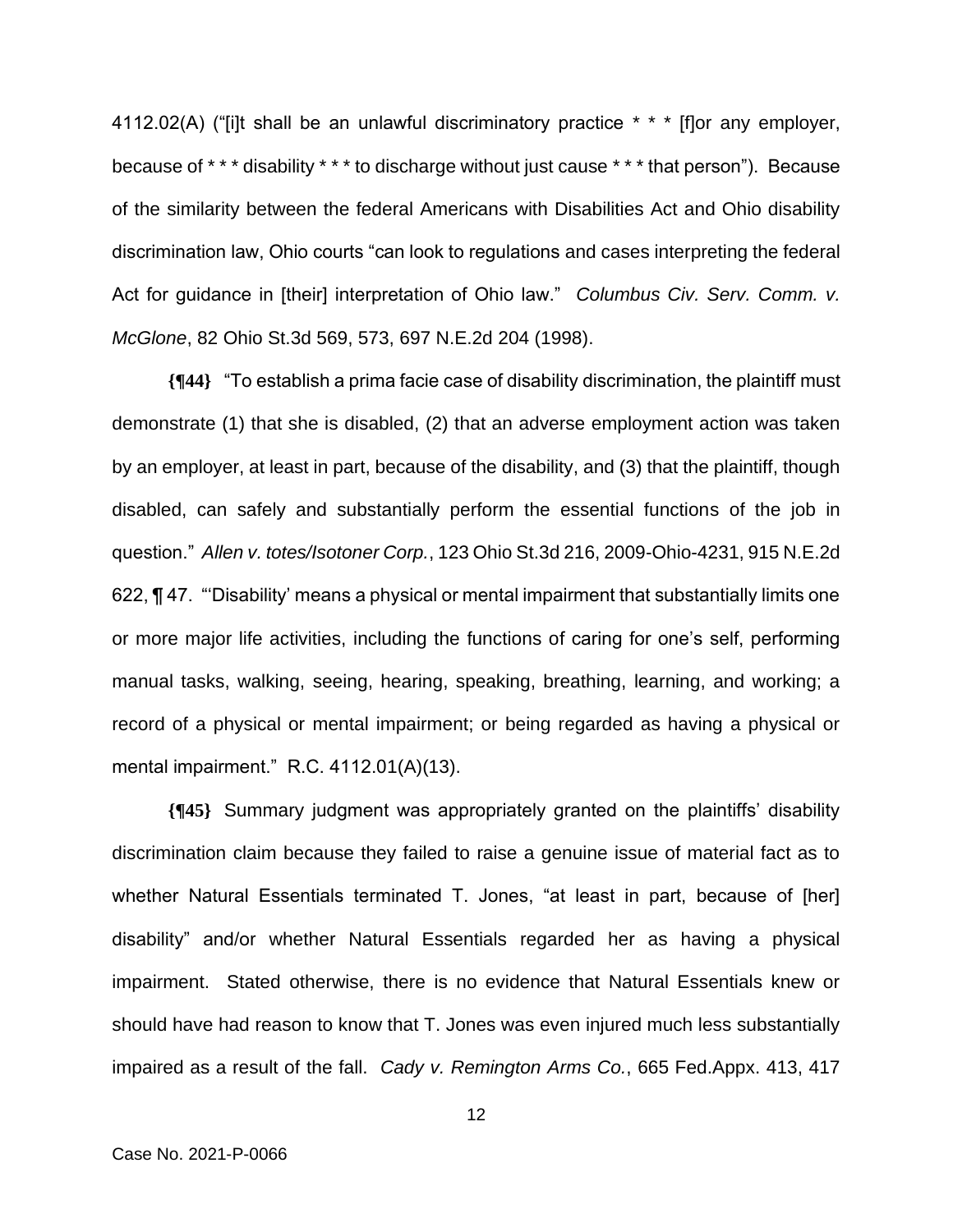(6th Cir.2016) (a claim of discrimination "'on the basis of disability' \* \* \* requires that the employer knew or should have known that the employee was disabled"); *Drogell v. Westfield Group*, 9th Dist. Medina No. 11CA0011-M, 2013-Ohio-5262, ¶ 15 (citation omitted) ("[i]f the plaintiff seeks to establish his or her case indirectly, without direct proof of discrimination, the plaintiff may establish a *prima facie* case of discrimination by showing that \* \* \* the employer knew or had reason to know of the plaintiff's disability").

**{¶46}** Here, the evidence is that T. Jones reported her fall to Owens but did not request medical attention or advise Owens that she was in severe pain; rather, she returned to work and completed her shift. She stated that, after completing her written statement, she expected "nothing" to happen: "I just filled out the incident report [i.e., the written statement] because \* \* \* I had fallen \* \* \* on the premises." It is also worth noting that, according to her own description of her responsibilities at Natural Essentials, T. Jones would have to lift boxes of between 20 and 40 pounds. Moreover, there is no evidence that T. Jones herself even realized that she might have suffered a debilitating injury as a result of the fall inasmuch as she worked a full day at her other job following the fall and did not seek medical attention until the second day after the fall. It has been justly held that "an employer cannot be said to have or have reason to know of an employee's disability where that employee returns to work without restriction or request for accommodation." (Citation omitted.) *Leeds v. Potter*, 249 Fed.Appx. 442, 449 (6th Cir.2007).

**{¶47}** The plaintiffs assert the following as evidence that Natural Essentials regarded T. Jones as disabled: "Ms. Jones **immediately reported the incident to Ms. Owens**," – "rubbing [her] back and [her] butt" – "wrote and gave a statement to Ms.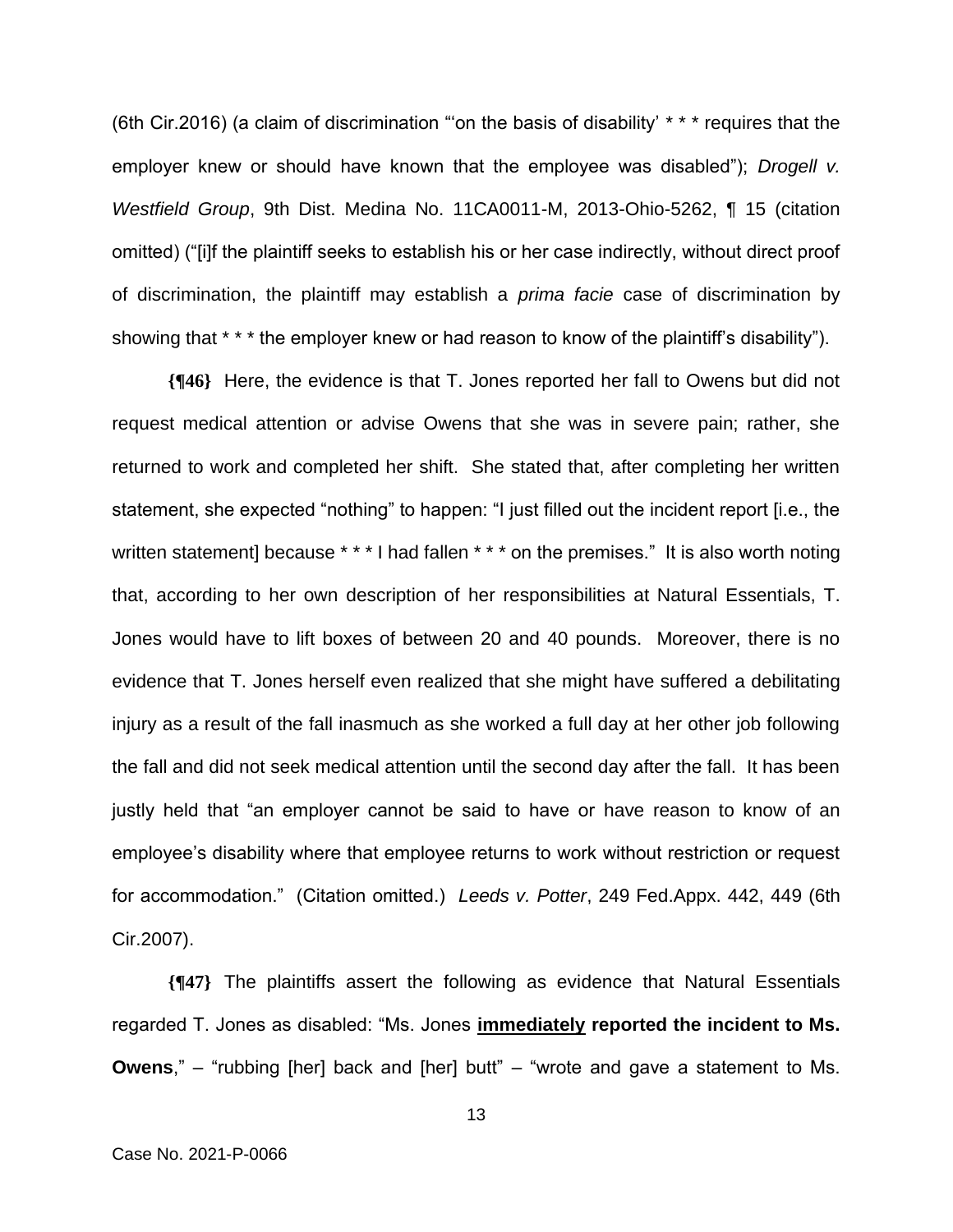Owens, and completed her shift in pain. \* \* \* Ms. Owens failed to provide or instruct Ms. Jones to complete an Incident / Accident Report form, as Ms. Owens was required to do and was reprimanded [for not doing]. The evidence establishes that Ms. Jones was far from 'fine' or 'okay' after her fall. Mr. Jones helped Ms. Jones into the car after their shifts ended so that he could drive them home and continued to assist her at home in bathing, changing compresses and household chores due to her pain and discomfort." Appellants' reply brief at 9-10. At most, this is evidence that T. Jones suffered injury and was in pain following the fall. The fact that she completed her shift "in pain" and required K. Jones' assistance in driving and at home does not imply knowledge on the part of Natural Essentials. It does not raise any inference that Owens or Pellegrino was aware of her condition. *Cady* at 417 (to establish that the employer knew or should have known that an employee was disabled "the employer must know enough information about the employee's condition to conclude he is disabled").

**{¶48}** The plaintiffs claim that Owens "untruthfully" minimized the severity of the fall when she reported the incident to Pellegrino in an effort to establish "cat's paw" or "subordinate basis" liability. The argument is unavailing in the absence of evidence that Owens was aware of T. Jones' condition after the fall.

**{¶49}** The third assignment of error is without merit.

**{¶50}** In the fourth assignment of error, the plaintiffs argue the trial court erred in granting summary judgment on the violation of Ohio public policy claims.

**{¶51}** In Ohio, "[t]he tort of wrongful termination in violation of public policy \* \* \* is an exception to the employment-at-will doctrine." *House v Iacovelli*, 159 Ohio St.3d 466, 2020-Ohio-435, 152 N.E.3d 178, ¶ 11. To establish a claim based on the violation of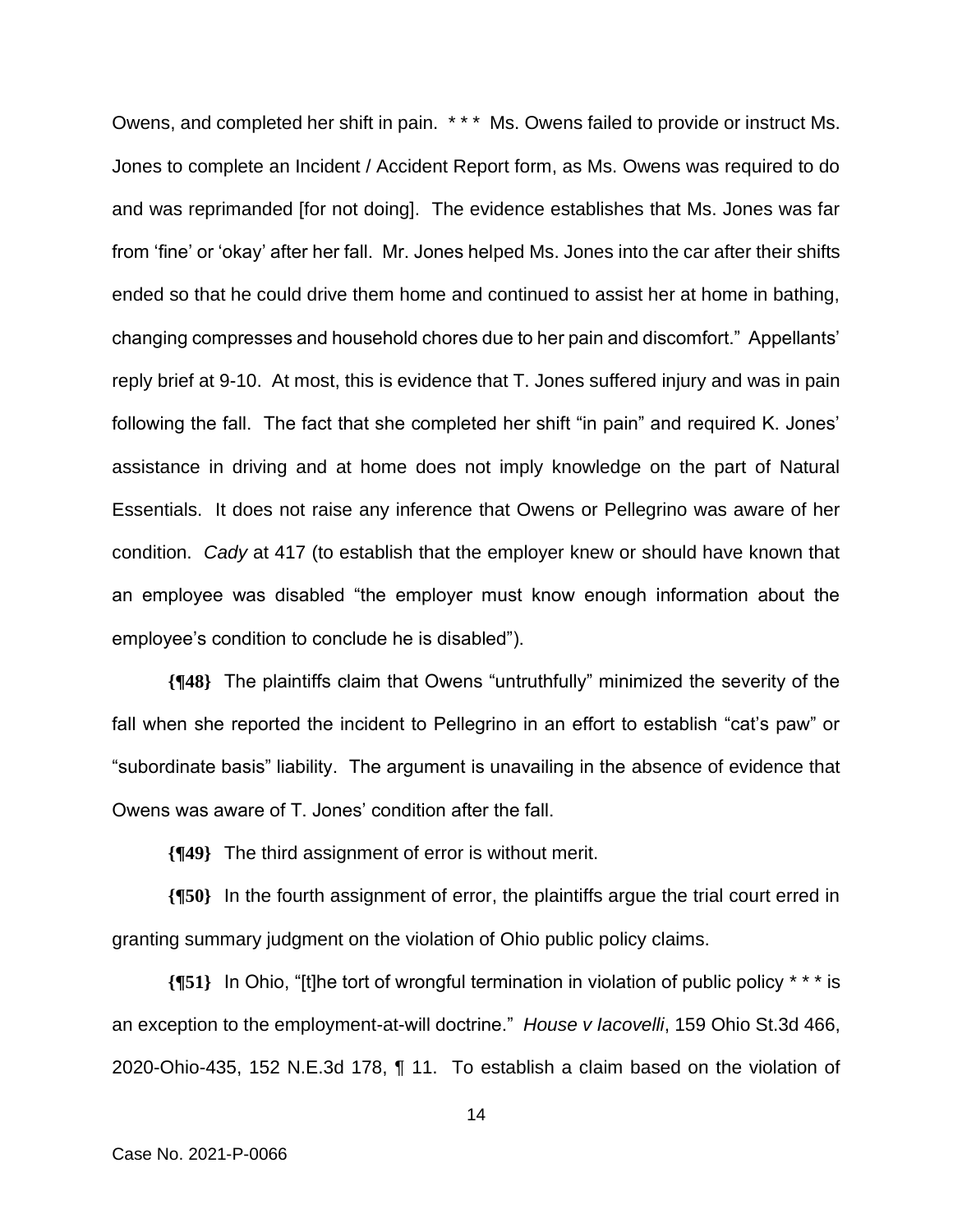public policy, the plaintiff must show: "1. That [a] clear public policy existed and was manifested in a state or federal constitution, statute or administrative regulation, or in the common law (the *clarity* element). 2. That dismissing employees under circumstances like those involved in the plaintiff's dismissal would jeopardize the public policy (the *jeopardy* element). 3. The plaintiff's dismissal was motivated by conduct related to the public policy (the *causation* element). 4. The employer lacked overriding legitimate business justification for the dismissal (the *overriding justification* element)." (Citations omitted.) *Collins v. Rizkana*, 73 Ohio St.3d 65, 69-70, 652 N.E.2d 653 (1995).

**{¶52}** The plaintiffs claim that Natural Essentials' "termination of Ms. Jones on the basis of her disability resulting from the Fall, as well as its termination of Mr. Jones on the basis of his familiar relationship as Ms. Jones' son, and Mr. Lovejoy on the basis of his association with and expressed support for Ms. Jones, violate Ohio public policy embodied in the ADA and Ohio Revised Code section 4112, *et seq.*" Appellants' brief at 28.

**{¶53}** We agree with the trial court that the public policy claims based on R.C. Chapter 4112 fail to satisfy the jeopardy element. In *Wiles v. Medina Auto Parts*, 96 Ohio St.3d 240, 773 N.E.2d 526 (2002), the Ohio Supreme Court held that "there is no need to recognize a common-law action for wrongful discharge if there already exists a statutory remedy that adequately protects society's interests." *Id.* at 244. "In that situation, the public policy expressed in the statute would not be jeopardized by the absence of a common-law wrongful-discharge action in tort because an aggrieved employee has an alternate means of vindicating his or her statutory rights and thereby discouraging an employer from engaging in the unlawful conduct." *Id.*; *House* at ¶ 16.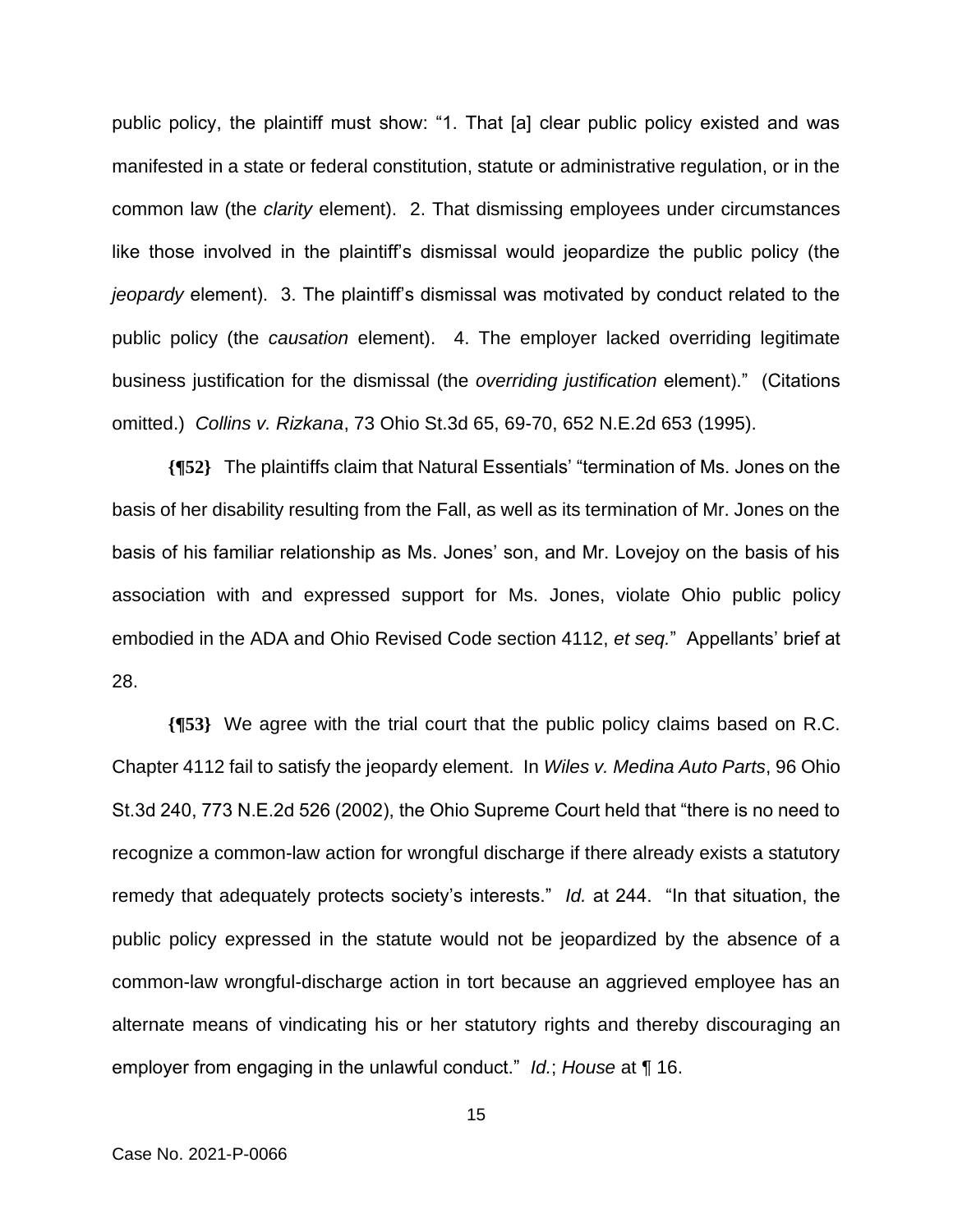**{¶54}** In the context of disability discrimination, an employer who violates the law "is subject to a civil action for damages, injunctive relief, or any other appropriate relief." R.C. 4112.99<sup>2</sup> ; *Rice v. CertainTeed Corp.*, 84 Ohio St.3d 417, 422, 704 N.E.2d 1217 (1999) (R.C. 4112.99 provides for punitive as well as compensatory damages).

**{¶55}** Many courts, both state and federal, "have recognized that the statutory remedies provided by Revised Code Chapter 4112 adequately protect society's interests and adequately compensate an aggrieved employee for a violation of Ohio's discrimination laws." *McMillen v. Fraley & Schilling, Inc.*, N.D. Ohio No. 1:05 CV 1699, 2006 WL 8447100, \*2 (cases cited); *Bostick v. Portage Cty. Pub. Defender's Office*, N.D. Ohio No. 5:07CV2215, 2007 WL 2572180, \*5 ("Ohio Courts of Appeal have held that Ohio's public policy against discrimination will not be jeopardized if a common law claim of wrongful discharge based on Ohio Rev.Code § 4112.02 is not permitted"). Often cited is *Leininger v. Pioneer Natl. Latex*, 115 Ohio St.3d 311, 2007-Ohio-4921, 875 N.E.2d 36, which held that "a common-law tort claim for wrongful discharge based on Ohio's public policy against age discrimination does not exist, because the remedies in R.C. Chapter 4112 provide complete relief for a statutory claim for age discrimination." *Id.* at ¶ 34. In reaching this conclusion, the court described R.C. 4112.99 as "hav[ing] broad language regarding the relief available" and "embracing the panoply of legally recognized pecuniary

<sup>2.</sup> We note that, as part of Sub. H.B. No. 352 (effective April 15, 2021), R.C. 4112.99 was amended to add the following language (in italics): "*(A)* Whoever violates this chapter is subject to a civil action for damages, injunctive relief, or any other appropriate relief. *Except as otherwise provided in division (B) of this section, a person may bring such a civil action in a court of competent jurisdiction. (B) A person is prohibited from bringing a civil action for employment discrimination under this section.*" According to the Section 3 of the bill: "It is the intent of the General Assembly that common law claims for wrongful discharge are not available for actions maintainable under Chapter 4112. of the Revised Code and that the procedures and remedies set forth in Chapter 4112. of the Revised Code are the sole and exclusive procedures and remedies available under state law for claims of unlawful discriminatory practice relating to employment that are governed by that chapter."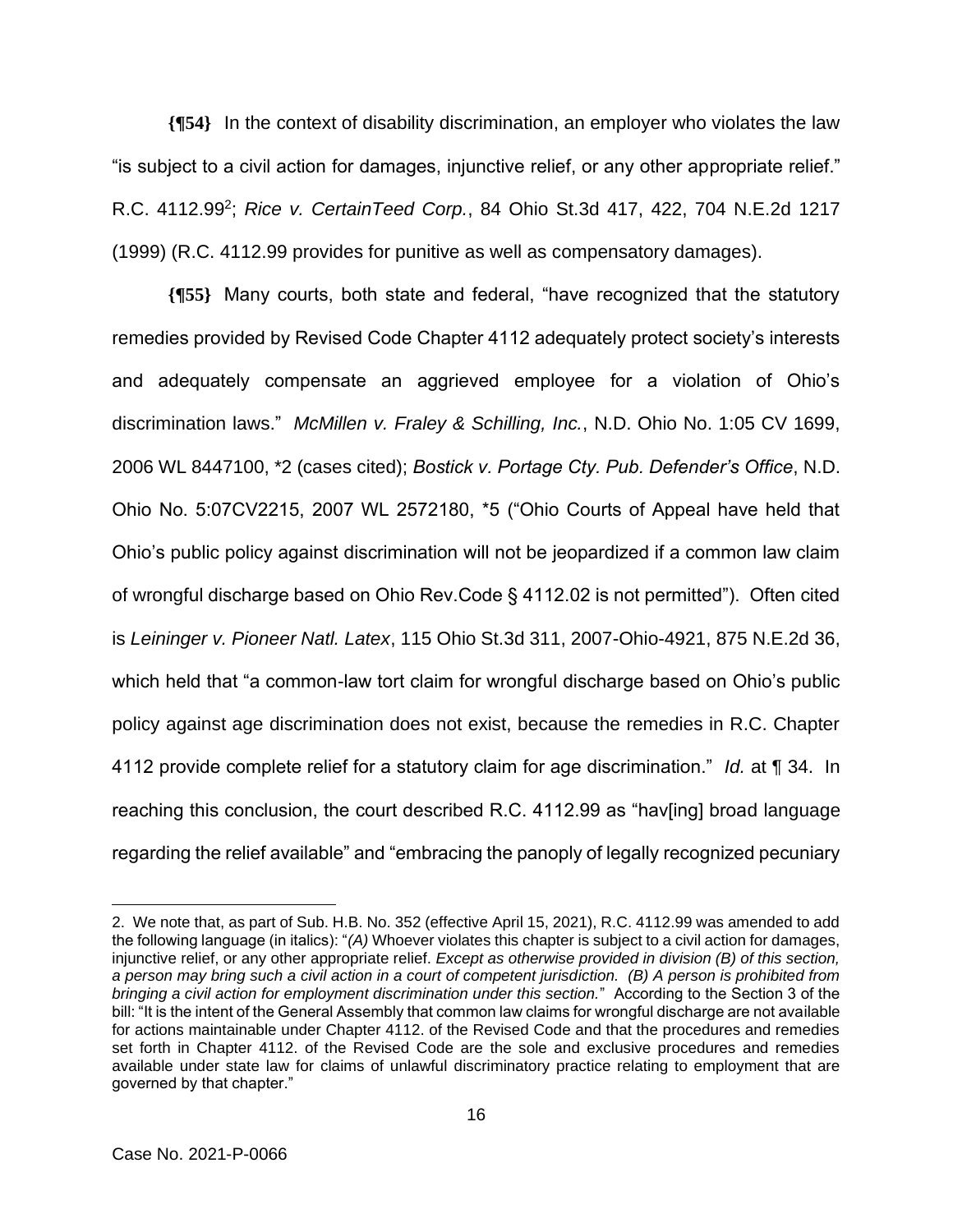relief" so as "to put the plaintiff in the same position as if the unlawful discriminatory practice had not occurred." *Id.* at ¶ 30. Although *Leininger* addressed age discrimination, its holding has often been applied in the context of disability discrimination. *Wakefield v. Children's Hosp.*, N.D. Ohio No. C2-06-1034, 2008 WL 3833798, \*8, fn. 11 (cases cited); *Caplinger v. Uranium Disposition Servs., LLC*, S.D. Ohio No. 2:08-cv-548, 2009 WL 367407, \*6 ("Ohio Rev.Code § 4112 adequately protect[s] the interests of society and the plaintiff in protecting against disability discrimination"); *Slane v. MetaMateria Partners, L.L.C.*, 176 Ohio App.3d 459, 2008-Ohio-2426, 892 N.E.2d 498, ¶ 25 (10th Dist.) (appellant conceding that his "common-law tort claim for wrongful discharge based on Ohio's public policy against disability discrimination must fail because of the recent Ohio Supreme Court case of *Leininger*").

**{¶56}** The plaintiffs raise no argument that statutory remedies are inadequate. Rather, they argue that *Wiles* is distinguishable because it involved a claim brought under the Family and Medical Leave Act rather than a claim of disability discrimination. This argument was considered and rejected in *Barlowe v. AAAA Internatl. Driving School, Inc.*, 2d Dist. Montgomery No. 19794, 2003-Ohio-5748, which concluded that "there is no indication that the principles expressed [in *Wiles*] are limited to FMLA-based claims." *Id.* at ¶ 37. We find the reasoning of *Barlowe* compelling, particularly in light of the subsequent application of the principles expressed in *Wiles* to an age discrimination claim under R.C. Chapter 4112.

**{¶57}** Alternatively, the plaintiffs' public policy claims fail because they failed to make a prima facie claim under R.C. Chapter 4112. "Many appellate districts have \* \* \* held that a wrongful-discharge claim based on a violation of R.C. 4112.02 must fail if the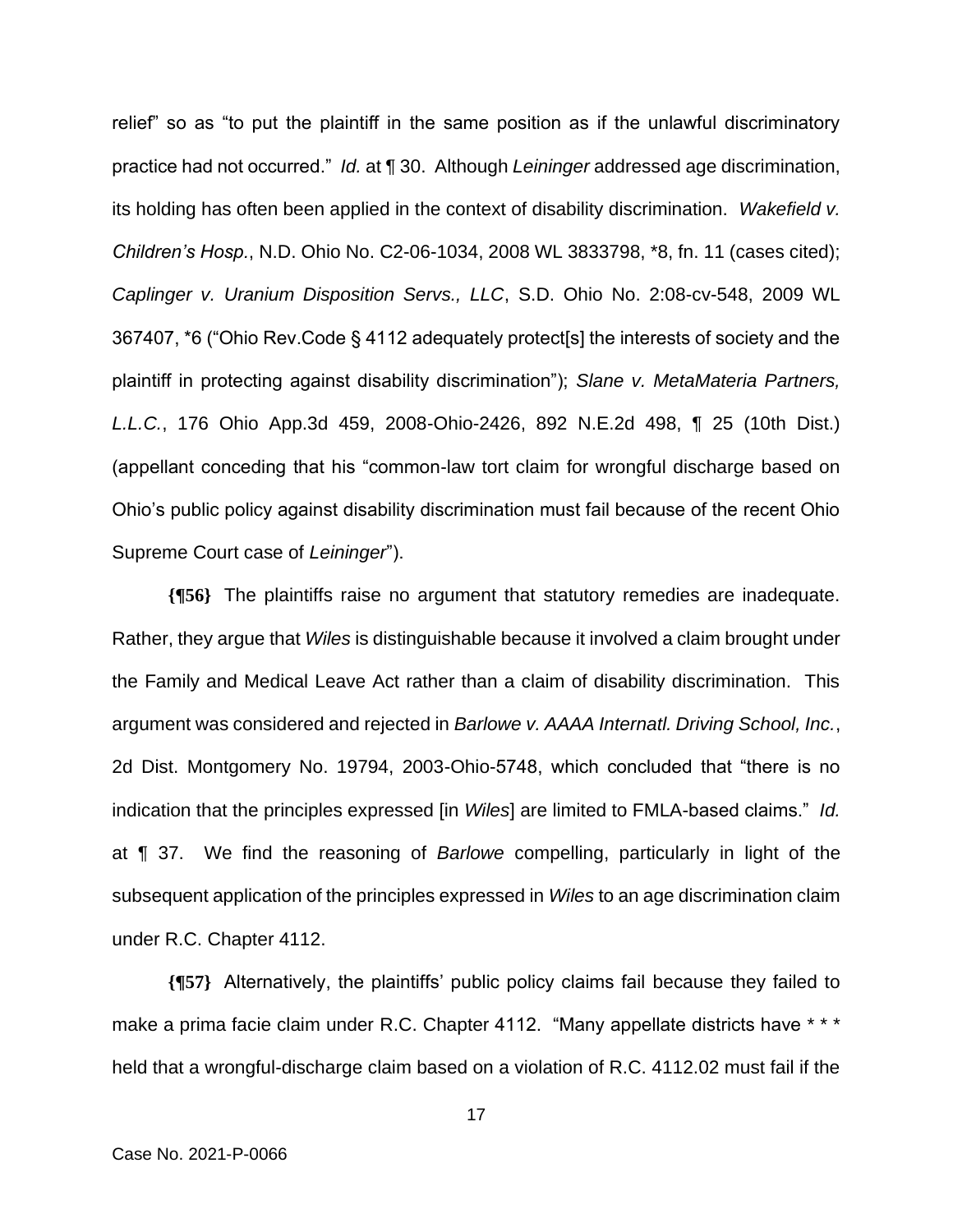plaintiff does not establish a violation of R.C. 4112.02." *Bicudo v. Lexford Properties, Inc.*, 157 Ohio App.3d 509, 2004-Ohio-3202, 812 N.E.2d 315, ¶ 93 (7th Dist.) (cases cited); *Fitch v. U.S. Foodservice Corp.*, 12th Dist. Butler No. CA2007-03-068, 2008-Ohio-282, ¶ 22 ("based on the evidence presented [in support of his statutory claims], Fitch has failed to raise any issue of material fact to prove his dismissal was motivated by conduct related to the public policy, the causation element; and therefore, his [public policy] argument is without merit").

**{¶58}** The plaintiffs further argue that Natural Essentials' "termination of Ms. Jones in retaliation for her pursuing a workers' compensation claim violates Ohio public policy embodied in R.C. §4123.90." Appellants' brief at 27.

**{¶59}** In *Sutton v. Tomco Machining, Inc.*, 129 Ohio St.3d 153, 2011-Ohio-2723, 950 N.E.2d 938, as noted above, the Ohio Supreme Court recognized that it was a violation of public policy to retaliatorily discharge an employee that has suffered an injury on the job in anticipation of the employee filing a workers' compensation claim. "To establish causation, a plaintiff who alleges wrongful discharge in violation of public policy as expressed in R.C. 4123.90 must prove that the adverse employment action was retaliatory, which requires proof of a nexus between the adverse employment action and the potential workers' compensation claim." *Id.* at paragraph three of the syllabus.

**{¶60}** In the present case, the plaintiffs have failed to establish the existence of a genuine issue of material fact with respect to causation. The undisputed testimony of Owens and Pellegrino is that the decision to terminate the Joneses was made on September 14 (Saturday), the day before T. Jones suffered her injury. According to the plaintiffs' own statement of the evidence: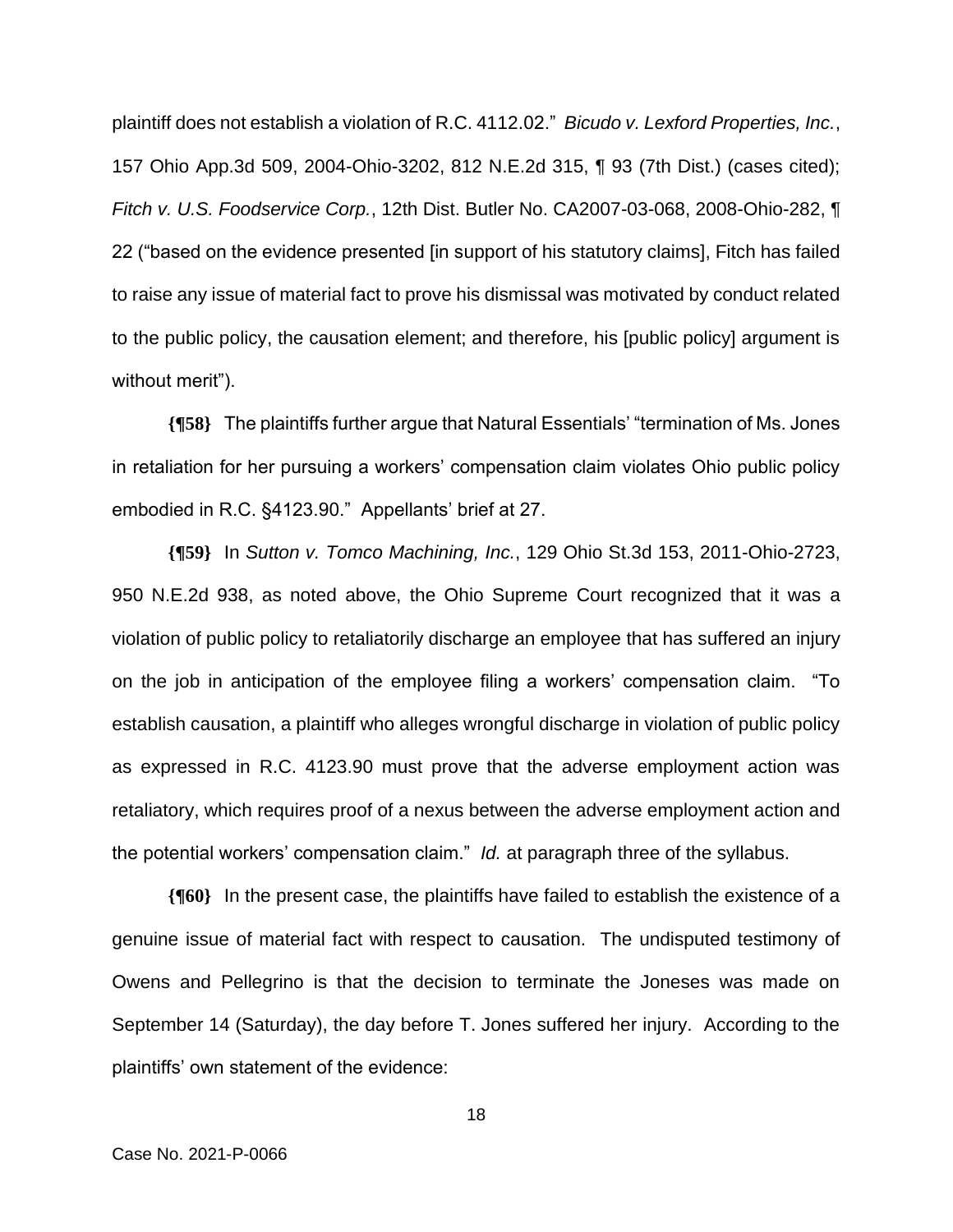Mr. Pellegrino claims that he decided with Ms. Owens on Saturday, September [14], 2013, that Appellee would terminate Ms. Jones' and Mr. Jones' employment on Sunday, September [15], 2013, the day of the Fall. However, he further claims it had to wait until Monday, September [16], 2013, because the General Manager, Mr. Dierckman, was out of town until then. Mr. Dierckman was in Columbus instead of at work due to an alleged emergency family issue. \* \* \*

On Sunday, September 15, 2013, the day of the Fall, Ms. Jones and Mr. Jones were permitted to clock in and work their usual 8 hour shifts without any knowledge of Appellee's purported decision to terminate them. The company sent Ms. Jones and Mr. Jones nonpayroll checks dated October 7, 2013, for the amount of \$64.00 each, for the 8 hour shifts they worked on Sunday, September 15. \* \* \*

Mr. Pellegrino admits he did not speak with Mr. Dierckman regarding any termination of Ms. Jones and Mr. Jones until Monday, September 16, 2013, the day *after* the fall, and that Mr. Dierckman did not even prepare termination papers until that Monday. Also on September 16, 2013, Mr. Dierckman called Ms. Jones and told her that Appellee was "cutting ties" with her and her son. Ms. Jones then told Mr. Jones what Mr. Dierckman told her.

(Citations to the record omitted.) Appellants' brief at 8-9

**{¶61}** The fact that the testimony of Owens and Pellegrino is not directly disputed or contradicted does not necessarily required that it be accepted as true, if there are grounds from which it can be reasonably inferred that they are lying. To support such an inference, the plaintiffs argue that, although Natural Essentials claimed the Joneses were being terminated for excessive absenteeism, they had not received reprimands for missing work, and their absences (two and a half-missed days out of ten days for T. Jones and out of twelve days for K. Jones) were approved by Owens. Whether the Joneses' absences were approved is only tangentially related to whether their discharge was retaliatory. Whether or not approved, T. Jones had missed a quarter of her scheduled shifts in her first thirty-five days of employment and intended on taking the following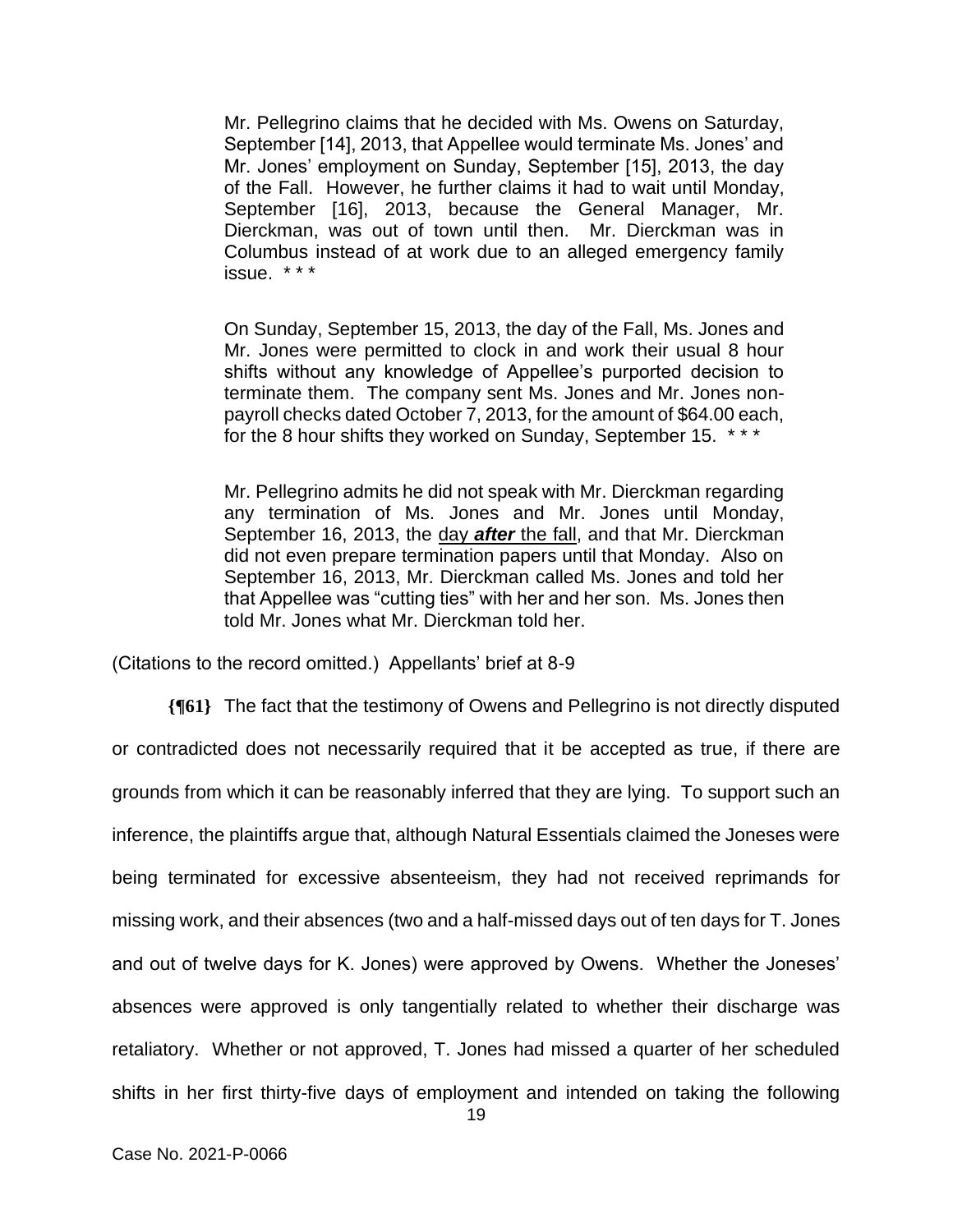weekend off. The plaintiffs also claim that Dierckman testified that "it was the Fall that caused Mr. Pellegrino to ultimately make the decision to terminate Ms. Jones and Mr. Jones, not alleged absences." Plaintiffs' brief at 10. But this misconstrues the import of Dierkman's testimony. He stated: "She [Owens] brought it up during the discussion that she [T. Jones] needed more time \* \* \*, and since it was more time off and she missed so many days, that Gary [Pellegrino] decided to terminate." Dierckman was then asked, "and then she [Owens] talked about [T. Jones] stumbling in the workplace?" He responded, "correct." Finally, the plaintiffs note that Pellegrino was aware that, if T. Jones filed a workers' compensation claim, his rates would increase.

**{¶62}** The points raised by the plaintiffs, even construed in their favor, do little to establish the required nexus between their termination and a potential workers' compensation claim. Assuming, arguendo, that Owens and Pellegrino were lying about when and why the decision was made to terminate the Joneses, their claim still fails. As discussed under the third assignment of error, Natural Essentials was not on notice that T. Jones had suffered a debilitating injury as a result of her fall. Rather, she returned to work and completed her shift without incident. Even if the decision to terminate was made after the fall, the evidence does not raise the possibility that it was made to retaliate against T. Jones in anticipation of a future workers' compensation claim. T. Jones had not yet decided to even visit a doctor and there is no evidence that Natural Essentials was informed of her injury.

**{¶63}** The only possible way in which Natural Essentials might have been put on notice about a potential workers' compensation claim was the text messages that Lovejoy sent to T. Jones advising her to sue Natural Essentials (which technically would not be a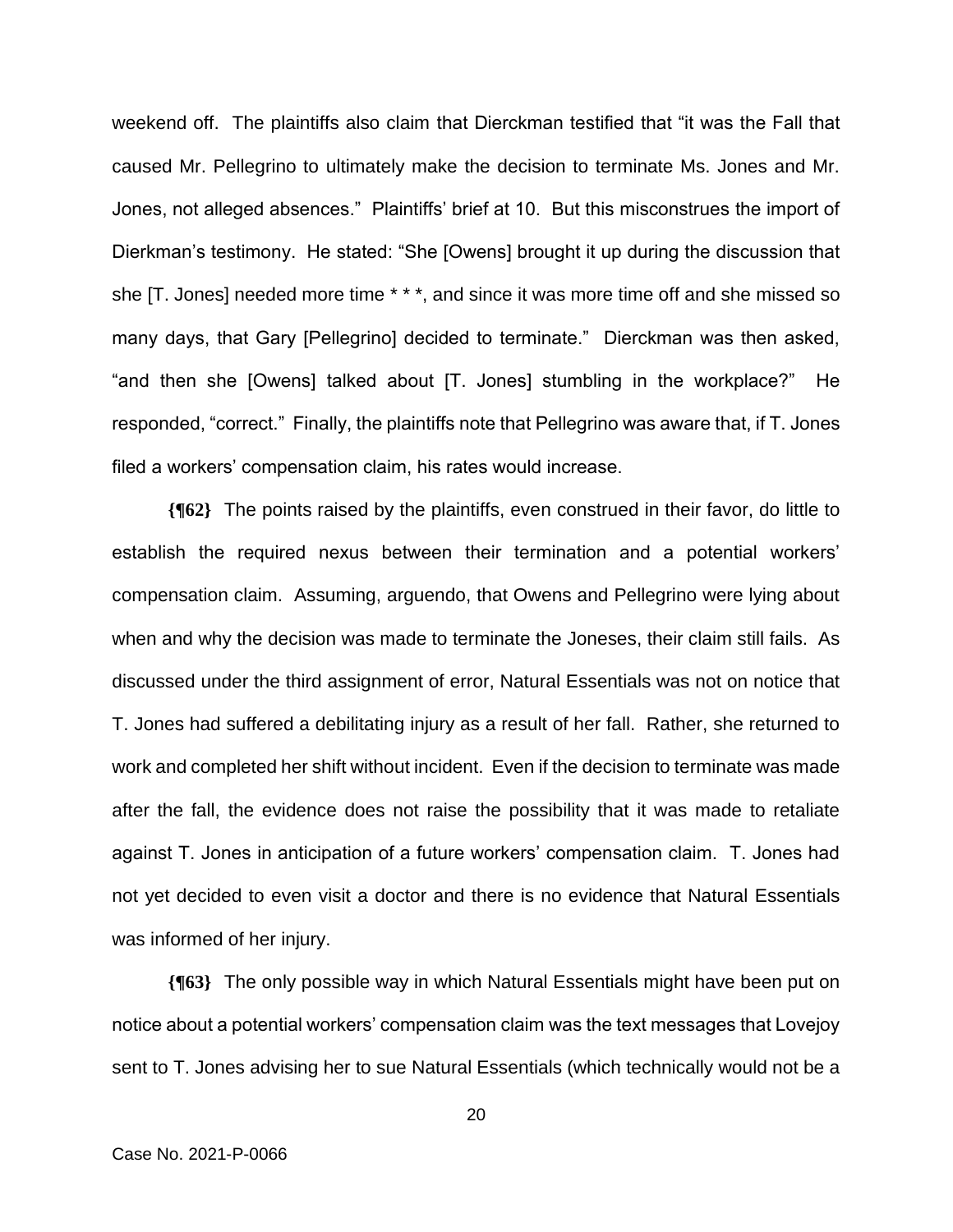workers' compensation claim). These were sent during Lovejoy's lunch break on September 17 (Monday). However, Pellegrino testified that he instructed Dierckman to terminate the Joneses that morning – before the text messages were sent and/or discovered in the afternoon. Of course, it could be inferred that Pellegrino was lying about communicating the decision to Dierckman that morning, and that the decision to terminate the Joneses (as well as Lovejoy) was made after the text messages had been sent and it was known that T. Jones was sore and possibly required medical attention and possibly might seek workers' compensation and that Owens, Pellegrino, and Dierckman agreed to conceal the truth and alter the payroll to make it appear that the Joneses were removed from the system prior to working their Sunday shifts and that all this was effected between the discovery of Lovejoy's text messages and Dierckman's call to T. Jones later that afternoon. It is possible to infer all this, but it is not reasonable to do so. Accordingly, the plaintiffs have failed to raise a genuine issue of material fact as to causation necessary to support their public policy retaliation claims. *Nance v. Lima Auto Mall, Inc.*, 3d Dist. Allen No. 1-19-54, 2020-Ohio-3419, ¶ 64 ("[w]hile Angelina was terminated in between her date of injury and the point at which she filed her workers' compensation claim, she has not pointed to facts in the record that would connect her employer's decision to terminate her and her decision to file a workers' compensation claim").

**{¶64}** The plaintiffs further assert that the "termination of Ms. Jones for her reporting of safety violation(s) and a workplace accident violates Ohio Public Policy embodied in Article II, Sections 34 and 35 of the Ohio Constitution, Ohio Revised Code sections 4101.11, 4101.12, 4121.13, 4121.17, OSHA, including but not limited to Section 5(a)(1) and (2) of the General Duty Clause, and its promulgated standards and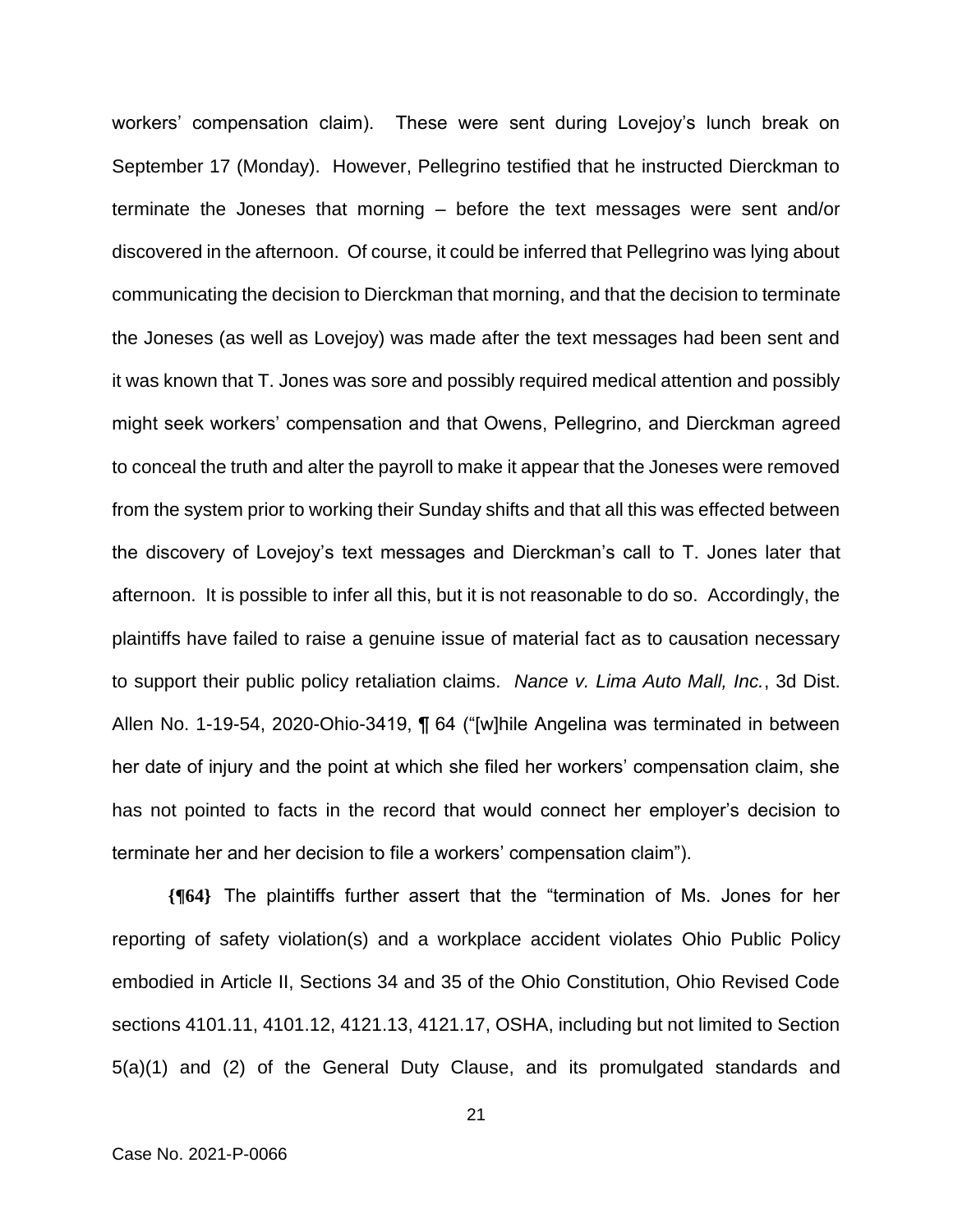regulations." Plaintiffs' brief at 27-28. "Ohio public policy favoring workplace safety is an independent basis upon which a cause of action for wrongful discharge in violation of public policy may be prosecuted." *Pytlinski v. Brocar Prods., Inc.*, 94 Ohio St.3d 77, 760 N.E.2d 385 (2002), syllabus. The statutory and constitutional provisions identified by the plaintiffs are those cited in *Pytlinski* as "support[ing] workplace safety and form[ing] the basis for Ohio's public policy." *Id.* at 79, fn. 2. On them rests the holding "that retaliation against employees who file complaints regarding workplace safety clearly contravenes the public policy of Ohio." *Id.* at 79-80.

**{¶65}** The trial court rejected several of these claims on the basis that they failed to satisfy the clarity element of a public policy claim. "To satisfy the clarity element of a claim of wrongful discharge in violation of public policy, a terminated employee must articulate a clear public policy by citation of specific provisions in the federal or state constitution, federal or state statutes, administrative rules and regulations, or common law." *Dohme v. Eurand Am., Inc.*, 130 Ohio St.3d 168, 2011-Ohio-4609, 956 N.E.2d 825, syllabus. According to *Dohme*, "[t]he mere citation of the syllabus in *Pytlinski* is insufficient to meet the burden of articulating a clear public policy of workplace safety." *Id.* at ¶ 21.

**{¶66}** We agree that the plaintiffs' reliance on Article II, Sections 34 and 35 of the Ohio Constitution fails to articulate a clear public policy violated by their discharge. Section 34 provides that "[I]aws may be passed \* \* \* providing for the comfort, health, safety and general welfare of all employes [sic]." Section 35 provides for the creation of the workers' compensation system: "For the purpose of providing compensation to workmen and their dependents, for death, injuries or occupational disease, occasioned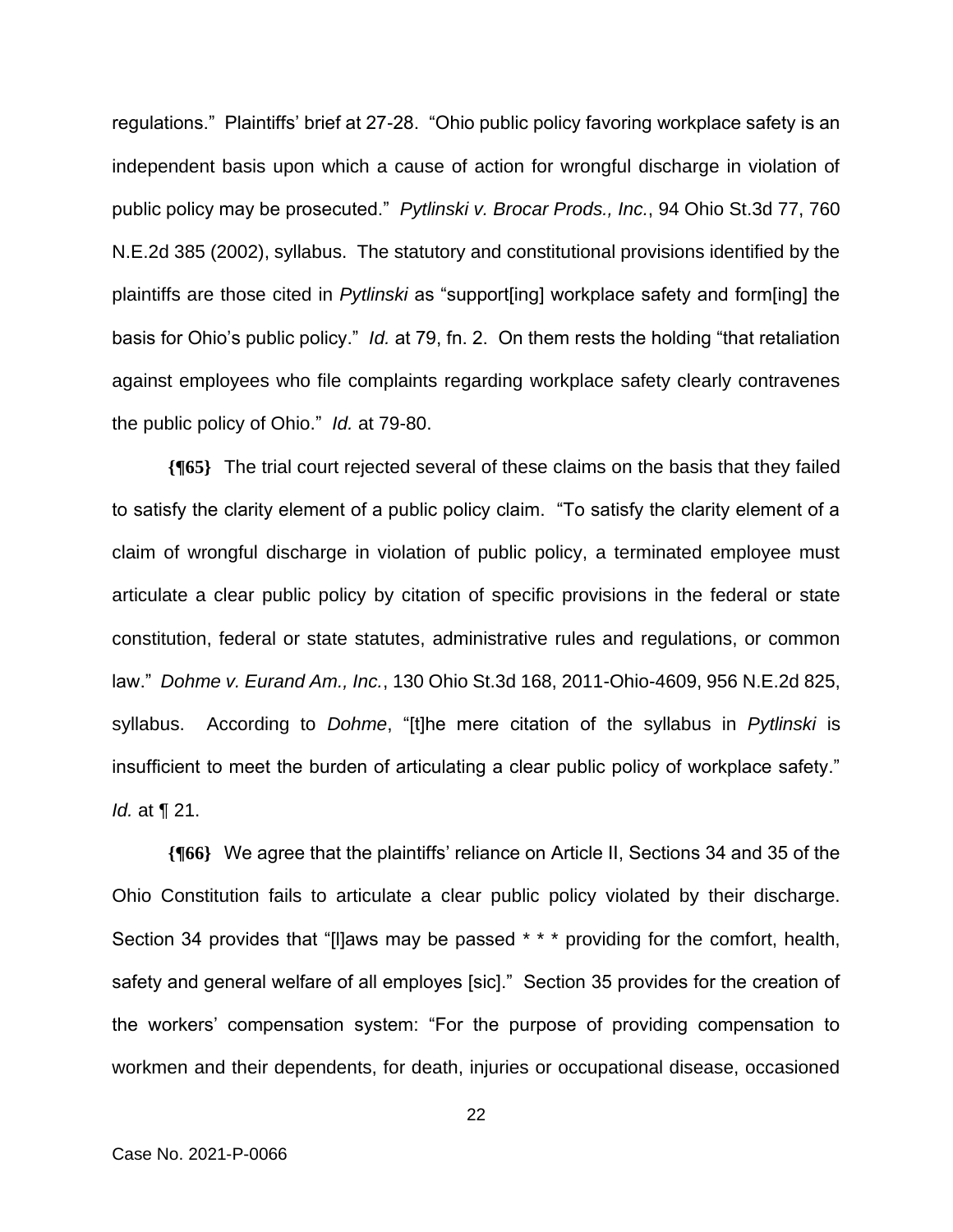in the course of such workmen's employment, laws may be passed establishing a state fund to be created by compulsory contribution thereto by employers, and administered by the state, determining the terms and conditions upon which payment shall be made therefrom." The focus of both Sections is legislative activity rather than the application of particular safety or workers' compensation laws. Accordingly, they do not support the plaintiffs' claims.

**{¶67}** Revised Code 4101.11 provides that "[e]very employer \* \* \* shall furnish a place of employment which shall be safe for the employees therein" and 4101.12 that "[n]o employer shall require, permit, or suffer any employee to go or be in any employment or place of employment which is not safe." Authorities are split on whether these statutory provisions satisfy the clarity element of a public policy claim based on workplace safety. *Compare Romero v. Middletown*, 479 F.Supp.3d 660, 675 (S.D.Ohio 2020) ("[a]lthough these statutes are certainly directed at the broad topic of workplace safety, and adopt a general rule that work premises should be maintained in a safe manner, they do not appear to articulate any specific public policy of the type that would support a discharge in violation of public policy claim"), and *Whitaker v. FirstEnergy Nuclear Operating Co.*, 6th Dist. Ottawa No. OT-12-021, 2013-Ohio-3856, ¶ 25 (R.C. 4101.11 and 4101.12 "are very general and broad"), with *Blackburn v. Am. Dental Ctrs.*, 2014-Ohio-5329, 22 N.E.3d 1149, ¶ 29 (10th Dist.) (R.C. 4101.11 and 4101.12 support an "Ohio public policy against retaliation by employers against employees who report workplace conditions that jeopardize staff and dental patient safety"), and *Lightner v. CB&I Constructors, Inc.*, S.D. Ohio No. 14-CV-2087, 2016 WL 6693548, \*10 ("*Pytlinksi* is still controlling, it is still good law") and \*9, fn. 6 ("*Whitaker* was flat-out wrongly decided").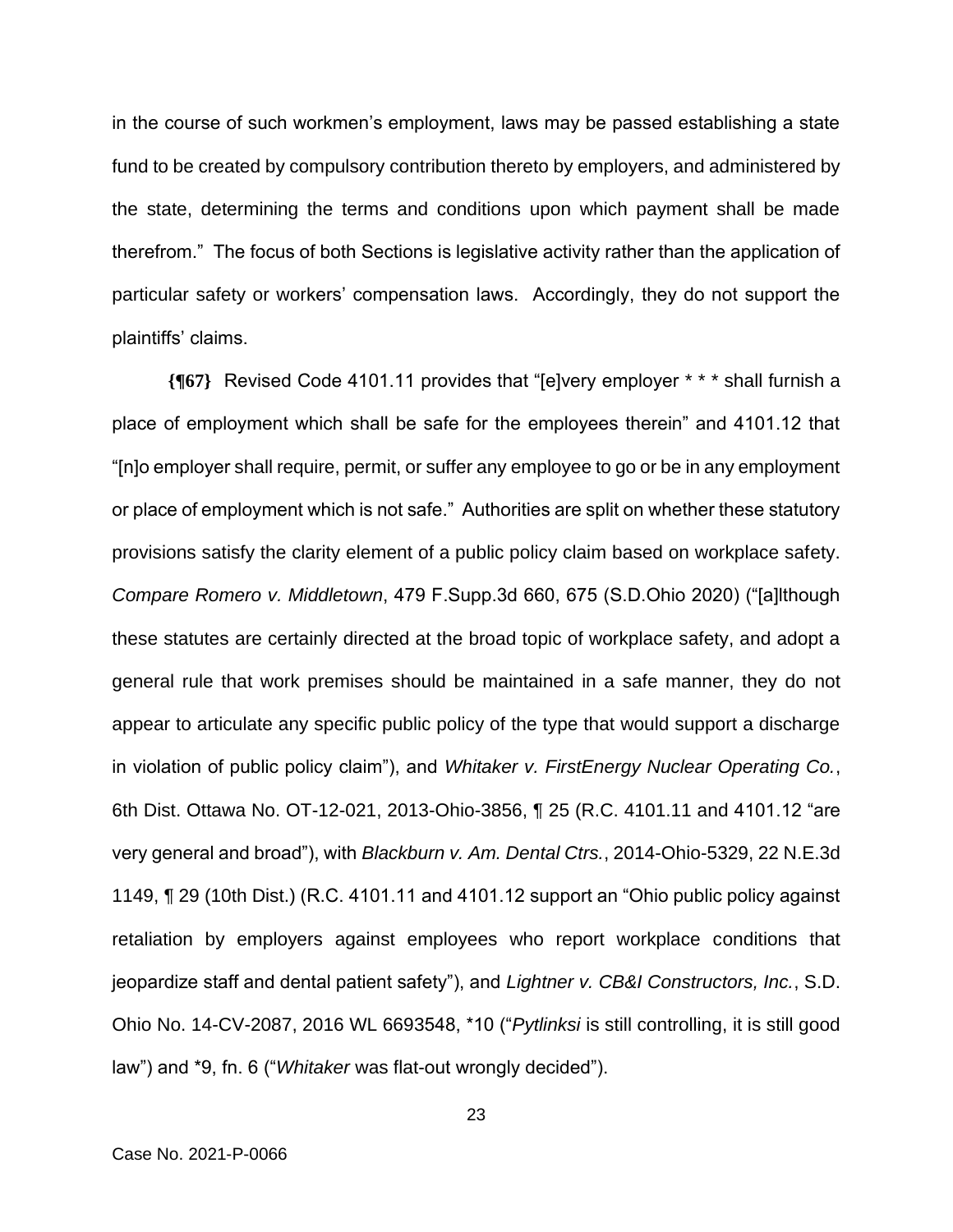**{¶68}** The issue of whether R.C. 4101.11 and 4101.12 satisfy the clarity element of an Ohio public policy claim is not one we need decide. It has further been held that "a plaintiff who cites workplace safety as the public policy satisfying the clarity element … must have at least lodged complaints about workplace safety in order to satisfy the jeopardy element of the claim." (Citation omitted.) *Jermer v. Siemens Energy & Automation, Inc.*, 395 F.3d 655, 658 (6th Cir.2005); *Beckloff v. Amcor Rigid Plastics USA, LLC*, 2017-Ohio-4467, 93 N.E.3d 329, ¶ 42 (the same). Here, there is no evidence that T. Jones made any complaints to Natural Essentials regarding workplace safety apart from her written statement that she fell while being chased by bees. This statement falls far short of indicating "any underlying governmental policy with the degree of specificity and clarity necessary to give a reasonable employer notice of the policy basis of the complaint." *Jermer* at 660. Accordingly, the plaintiffs' claims under R.C. 4101.11 and 4101.12 fail. *Quillen-Smith v. U.S. Bank, N.A.*, S.D. Ohio No. 3:20-cv-364, 2021 WL 1192683, \*3 (plaintiff's claim is properly dismissed where she "does not allege that she lodged any complaints about workplace safety or U.S. Bank's failure to protect its employees").

**{¶69}** Revised Code 4121.13(A) and 4121.17(A) provide, respectively, for the administrator of workers' compensation to determine which "means [and] methods of protection are best adapted to render the employees of every employment and place of employment \* \* \* safe," and for an investigation by the bureau of workers' compensation "[u]pon petition by any person that any \* \* \* place of employment is not safe or is injurious to the welfare of any employee." Like the constitutional provisions cited by the plaintiffs, these statutes fail to satisfy the clarity element of a public policy claim. They authorize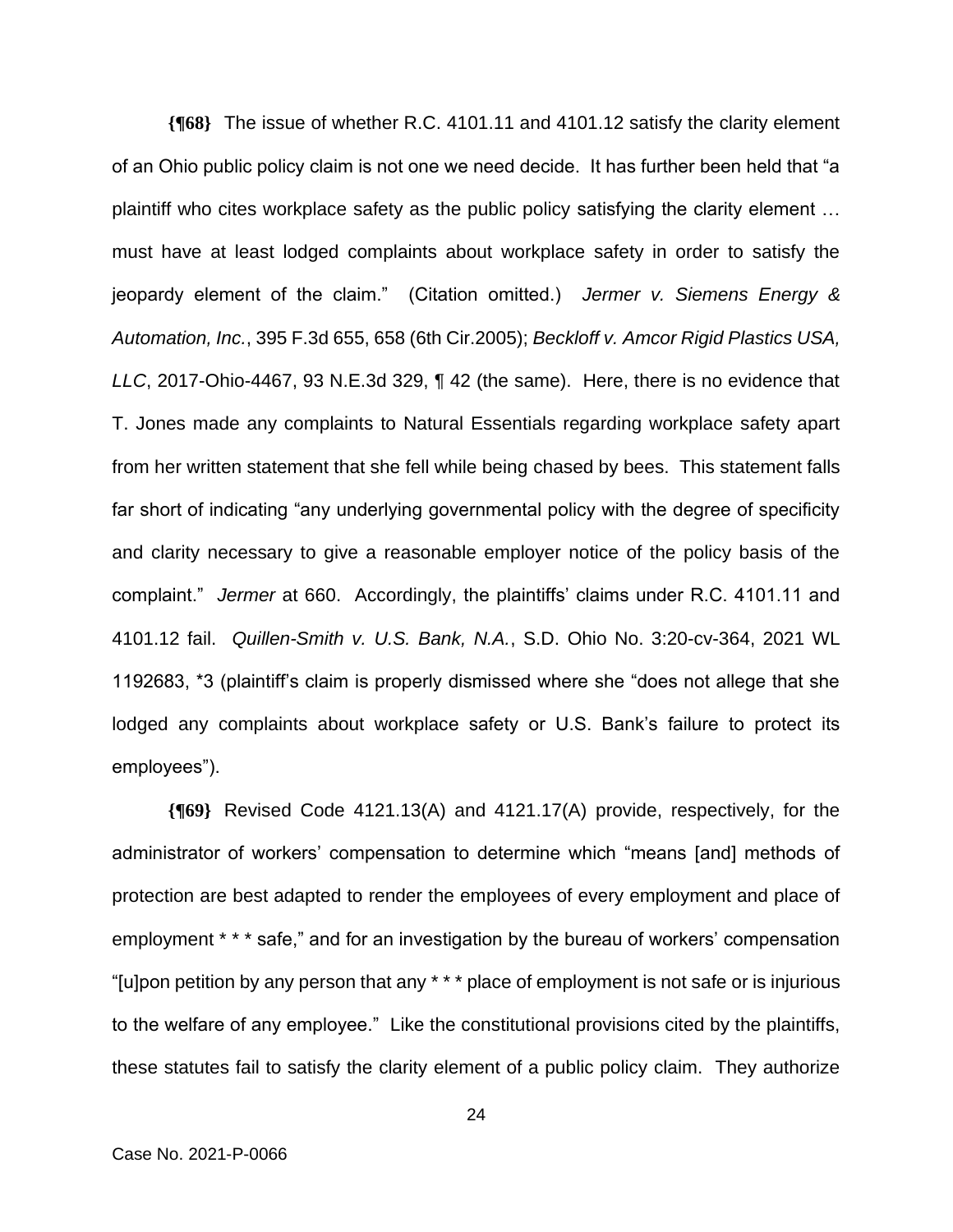the administrator and bureau of workers' compensation to undertake actions having no particular relevance to the situation of Natural Essentials.

**{¶70}** Lastly, the plaintiffs cite Section 5 of OSHA, also known as the General Duty Clause, as a source of public policy. This Section provides that each employer "shall furnish to each of his employees employment and a place of employment which are free from recognized hazards that are causing or are likely to cause death or serious physical harm to his employees" and "shall comply with occupational safety and health standards." 29 U.S.C. 654(a)(1) and (2). We find the plaintiffs' reliance on this Section unavailing in that, as with R.C. 4101.11 and 4101.12, T. Jones never submitted an OSHA complaint or otherwise reported a violation of state or federal labor law. "[T]he public policy of [Ohio] \* \* \* that employees be provided with a safe work environment and that unsafe working conditions be corrected" is violated by "[r]etaliation against employees who file [OSHA] complaints concerning unsafe or unhealthy conditions in the workplace [and] is an absolute affront to Ohio's public policy favoring workplace safety." *Allman v. Walmart, Inc.*, 967 F.3d 566, 573-574 (6th Cir.2020), citing *Kulch v. Structural Fibers, Inc.*, 78 Ohio St.3d 134, 152-153, 677 N.E.2d 308 (1997); 29 U.S.C. 660(c) (prohibiting the discharge of an employee for filing an OSHA complaint); R.C. 4113.52(B) (prohibiting discriminatory or retaliatory action against an employee for reporting violations of state or federal law). Prior to her termination, T. Jones did not report a violation of OSHA or any other state or federal employment statute and, accordingly, cannot bring a public policy claim based on those statutes. *Doody v. Centerior Energy Corp.*, 137 Ohio App.3d 673, 675, 739 N.E.2d 851 (11th Dist.2000) ("reporting safety concerns to OSHA satisfied the clarity and jeopardy elements of the tort because federal law protects employees from being